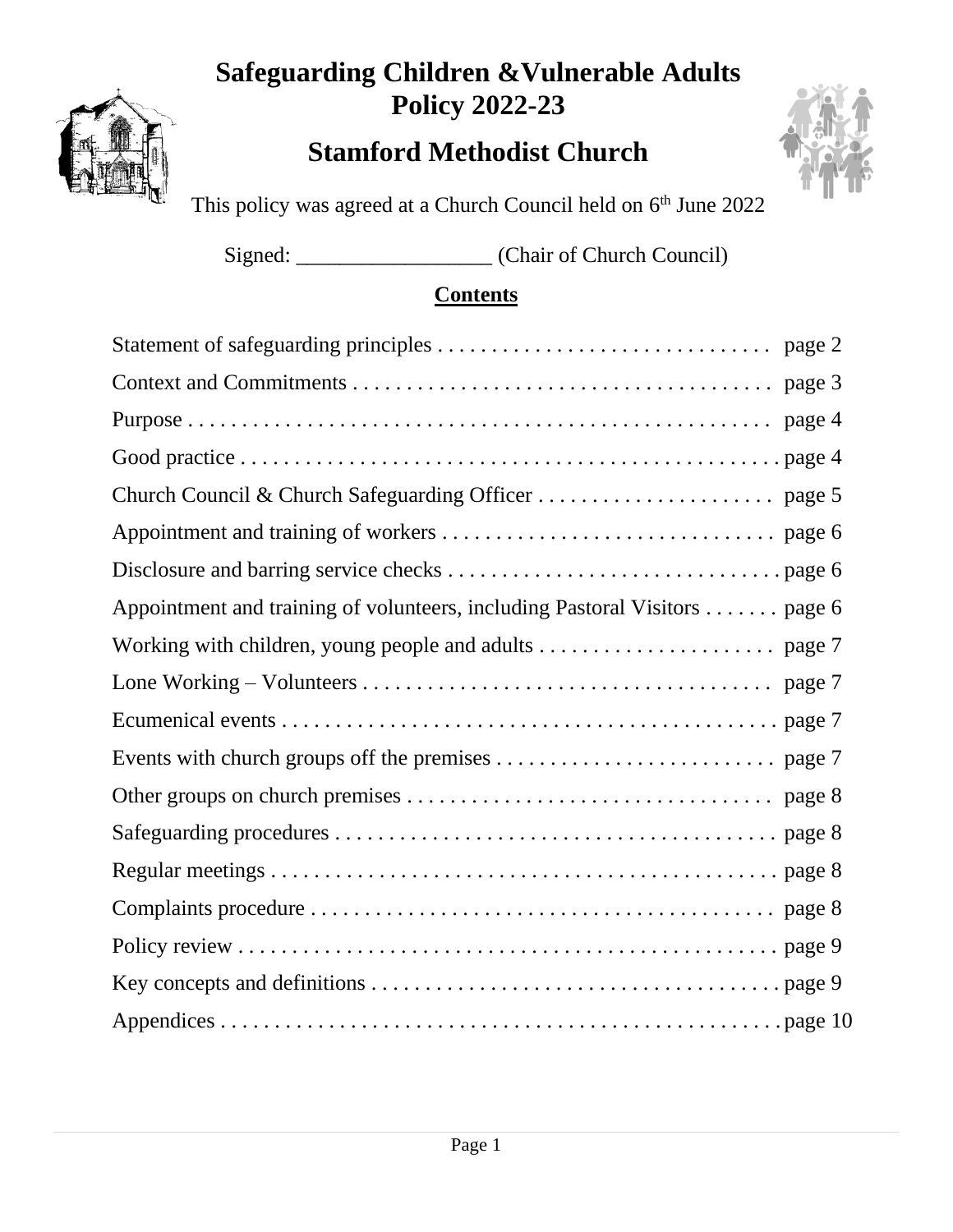#### **Statement of safeguarding principles**

It is the Methodist Church's intention to value every human being as part of God's creation and the whole people of God. At the heart of the Methodist community is a deep sense of the place of welcome, hospitality and openness, which demonstrates the nature of God's grace and love for all.

Our church communities are called to be places where the transformational love of God is embodied and life in all its fullness is a gift, which is offered to all people.

Safeguarding is about the action the Church takes to promote a safer culture. This means we will:

- **promote** the welfare of children, young people and adults
- work to **prevent** abuse from occurring
- seek to **protect** and respond well to those that have been abused.

We are committed to:

- the care and nurture of, and respectful pastoral ministry with, all children, young people and adults
- the safeguarding and protection of all children, young people and adults when they are vulnerable
- the establishing of safe, caring communities which provide a loving environment where there is informed vigilance as to the dangers of abuse.

We will carefully select and train all those with any responsibility within the Church, in line with safer recruitment principles, including the use of criminal records checks through the Disclosure and Barring Service (DBS).

We will respond without delay to every safeguarding concern made which suggests that a child, young person or adult may have been harmed, working in partnership with the police and local authority in any investigation.

We will seek to work with anyone who has suffered abuse, developing with them an appropriate ministry of informed pastoral care.

We will seek to challenge any abuse of power, especially by anyone in a position of trust.

Working with the Church Safeguarding Officer, we will support risk assessment of those who present a safeguarding risk within a church environment. We will ensure appropriate pastoral care is offered and measures are taken to address identified risks including referral to statutory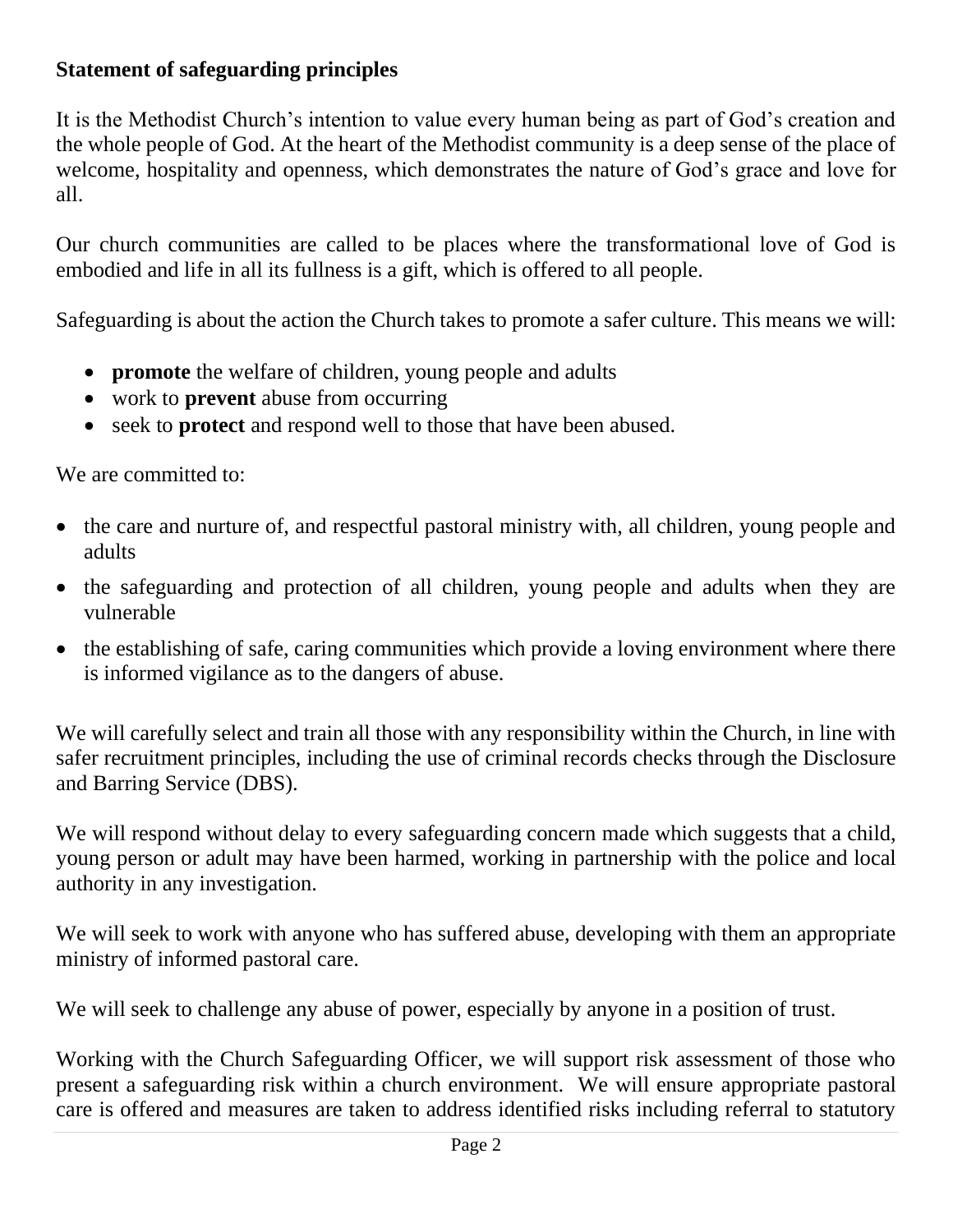agencies, suspension and the use of safeguarding contracts.

In all these principles we will follow legislation, guidance and recognised good practice.

### **Context and Commitments**

The Methodist Church, along with the whole Christian community, believes each person has a value and dignity which comes directly from God's creation in God's own image and likeness. Christians see this as fulfilled by God's re-creation of us in Christ. Among other things, this implies a duty to value all people as bearing the image of God and therefore to protect them from harm.

Stamford Methodist Church is committed to the safeguarding and protection of all children, young people and adults and affirms that the needs of children or of people when they are vulnerable and at risk are paramount.

Stamford Methodist Church recognises that it has a particular care for all who are vulnerable whether by disabilities and/or by reduction in capacities or by their situation. It is recognised that this increased vulnerability may be temporary or permanent and may be visible or invisible, but that it does not diminish our humanity and seeks to affirm the gifts and graces of all God's people.

This policy addresses the safeguarding of children, young people and vulnerable adults. It is intended to be a dynamic policy. It is intended to support the Church in being a safe supportive and caring community for children, young people, vulnerable adults, for survivors of abuse, for communities and for those affected by abuse.

Stamford Methodist Church recognises the serious issue of the abuse of children and vulnerable adults and recognises that this may take the form of physical, emotional, sexual, financial, spiritual, discriminatory, domestic or institutional abuse or neglect, abuse using social media or human trafficking (slavery). It acknowledges the effects these may have on people and their development, including spiritual and religious development. It accepts its responsibility for ensuring that all people are safe in its care and that their dignity and right to be heard is maintained. It accepts its responsibility to support, listen to and work for healing with survivors, offenders, communities and those who care about them. It takes seriously the issues of promotion of welfare so that each of us can reach our full potential in God's grace.

The Stamford Methodist Church commits itself to:

1. **RESPOND** without delay to any allegation or cause for concern that a child or vulnerable adult may have been harmed, whether in the church or in another context. It commits itself to challenge the abuse of power of anyone in a position of trust.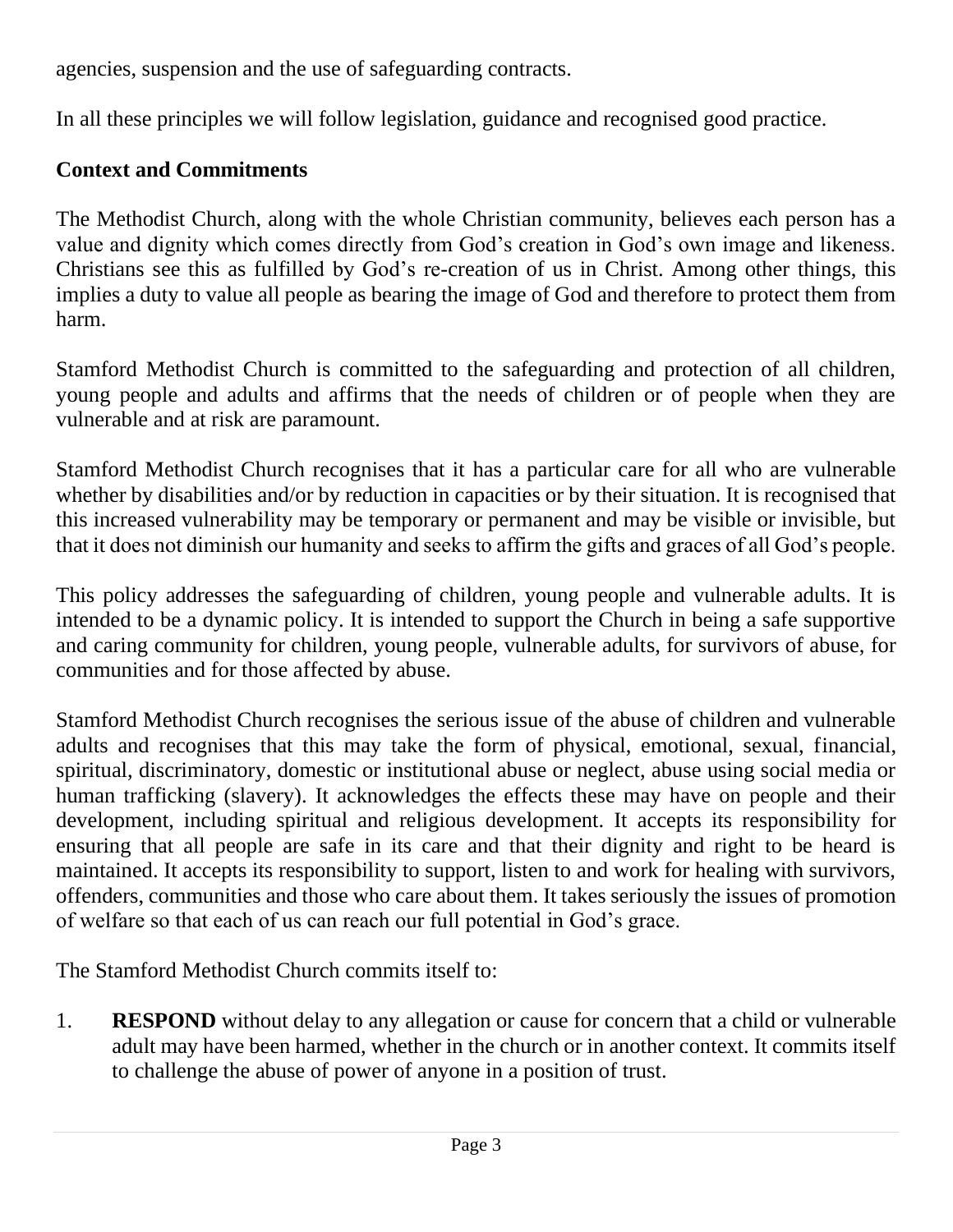- 2. **IMPLEMENT** the Methodist Church Safeguarding Policy, Procedures and Guidance; government legislation and guidance and safe practice in the circuit and in the churches.
- 3. **PROVIDE** support, advice and training for lay and ordained people that will ensure people are clear and confident about their roles and responsibilities in safeguarding and promoting the welfare of children and adults who may be vulnerable.
- 4. **AFFIRM** and give thanks for those who work with children and vulnerable adults and also acknowledge the shared responsibility of all of us for safeguarding vulnerable adults who are on our premises.

#### **Purpose**

The purpose of the church safeguarding policy is to check that procedures are in place and provide clarity about the roles and responsibilities of those trusted with promoting the church as a safe space for all its users.

#### **Good practice**

We believe that good practice means:

- i) All people are treated with respect and dignity.
- ii) Those who act on behalf of the church should not meet or work alone with a child or vulnerable adult where the activity cannot be seen unless this is necessary for pastoral reasons, in which case a written record will be made and kept noting date, time and place of visit.
- iii) The church premises will be assessed by the Church Safeguarding Officer with the property steward and/or their representatives at least annually for safety for children and vulnerable adults and a written risk assessment report will be given annually to the Church Council. This will include fire safety procedures. The Church Council will consider the extent to which the premises and equipment are suitable or should be made more suitable.
- iv) Any church-organised transport of children or vulnerable adults will be checked to ensure that the vehicle is suitable and insured and that the driver and escort (where required) are appropriate. A record should be kept in the church file for each driver/car.
- v) Activity risk assessments will be undertaken before any activity takes place to minimise the risk of harm to those involved. Approval will be obtained from the event leader/minister. A written record of the assessment will be retained securely.
- vi) Promotion of safeguarding is recognised to include undertaking those tasks which enable all God's people to reach their full potential. The Church Council will actively consider the extent to which it is succeeding in this area.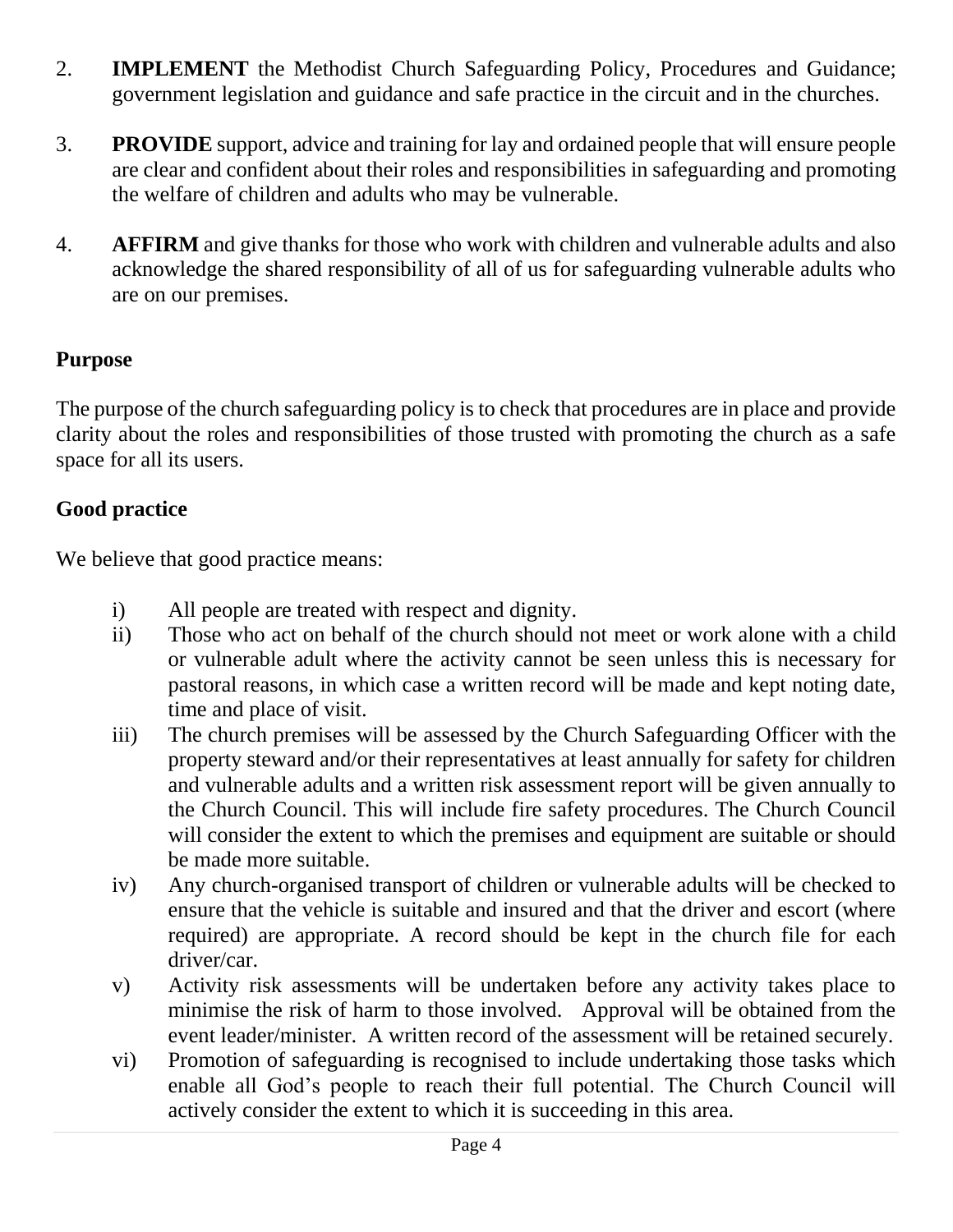These things are to safeguard those working with children, young people and those adults who may be vulnerable.

### **Church Council & Church Safeguarding Officer**

Legal responsibility for safeguarding rests with the members of the Church Council. The safeguarding officer should be a member of the Church Council. Where an individual covers the role in more than one location, they must be able to cover the activities identified in the relevant role outline and be facilitated to attend meetings to report on safeguarding in each location.

Stamford Methodist Church appoints *Charlotte Davis* as its Church Safeguarding Officer and supports them in their role, which is to:

- provide support and advice to the minister and the stewards in fulfilling their roles with regard to safeguarding.
- ensure that a suitable, signed church safeguarding policy is available at all times in the church, along with names of current safeguarding officers, national helplines and other suitable information. This must be renewed annually.
- record all safeguarding issues that are reported to the church safeguarding officer, according to Methodist safeguarding policy.
- promote appropriate routes for reporting of concerns
- identify and inform those who are required to attend safeguarding training and maintain records of attendance. Work with the Circuit Safeguarding Officer and Church Safeguarding Officer to arrange training.
- attend training and meetings relating to the role
- work in partnership with others including stewards and user groups to promote good safeguarding practice on church premises. This may include gaining written confirmation that hirers of church premises are aware of the church safeguarding policy or are using an appropriate policy of their own.
- check that safeguarding is included as an agenda item at all Church Council meetings and report to the Church Council annually.
- inform all those with responsibility for recruitment, whether paid or voluntary, of their obligation to follow safer recruitment procedures.
- advise the Circuit Safeguarding Officer and/or Church Safeguarding Officer of any issues with compliance with safeguarding training, policy or safer recruitment requirements and respond promptly to any request from them about audit of safeguarding activities.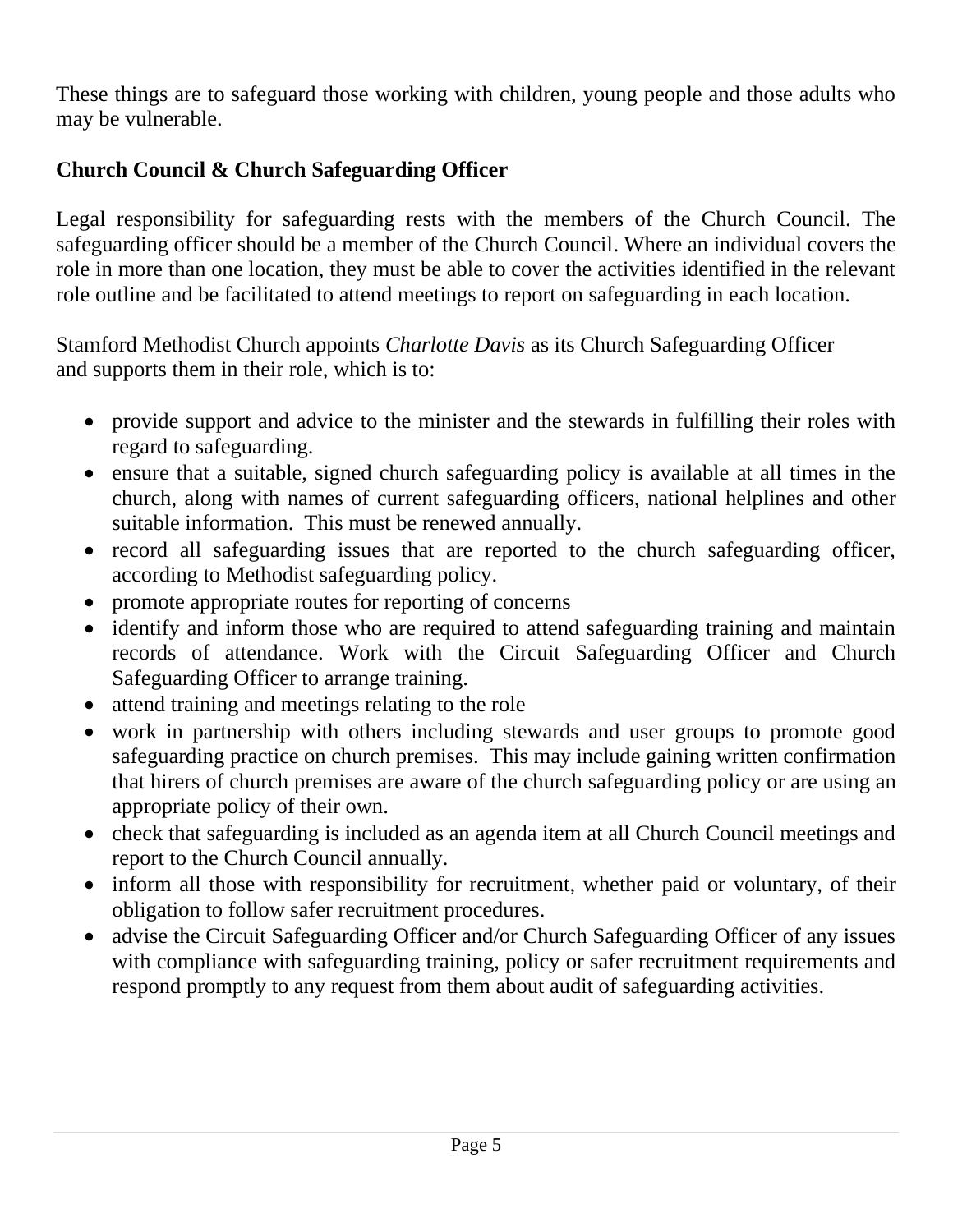#### **Appointment and training of workers**

Workers will be appointed after a satisfactory criminal records check and following the safer recruitment procedures of the Methodist Church. Each worker will have an identified supervisor who will meet at regular intervals with the worker. A record of these meetings will be agreed and signed and the record kept. They will need to complete the basic level of Methodist safeguarding training (known as 'Creating Safer Spaces – Foundation Module') at a minimum of every four years and within six months of starting the role; in the meantime, they will be expected to read and sign the "Safeguarding Information Leaflet and Agreement" annually (see appendix i). Advanced Module training will be required for some staff, dependent on their role. The other training needs of each worker will be considered (such as food hygiene, first aid and lifting and handling).

### **Disclosure and barring service checks**

Our church follows the rules and guidance set out in the *Practice Guidance on Carrying Out Disclosure and Barring (DBS) Checks as part of Safer Recruitment (2018)* which can be found online:<https://www.methodist.org.uk/media/7253/safer-recruitment-guidance-january-2018.pdf>

For example, the following are expected to undergo a DBS check:

- The safeguarding officer
- All paid staff/workers
- All local preachers/worship leaders

- All those leading/managing groups or events whether one off or regular (e.g. The Well Manager, The Bunker Manager)

- All those who have contact with children and/or vulnerable adults in their role where parents/carers are not present.

Any children or vulnerable adults volunteering in a role must be mentored/supported by someone with DBS clearance.

Each church determines how many members of the Trustees must have a DBS. The number or percentage for Stamford Methodist Church is 90%.

### **Appointment and training of volunteers, including Pastoral Visitors**

Volunteers new to a role will be asked to read and sign a job description before commencing the role. Volunteers will be supported by their group/event leader.If their role involves working with or alongside children and/or vulnerable adults, they will need to complete the basic level of Methodist safeguarding training (known as 'Creating Safer Spaces – Foundation Module') at a minimum of every four years; however, where that is not possible, they will be expected to read and sign the "Safeguarding Information Leaflet and Agreement" annually (see appendix i). If they are undertaking tasks for which a DBS would be required (i.e. alone with children or vulnerable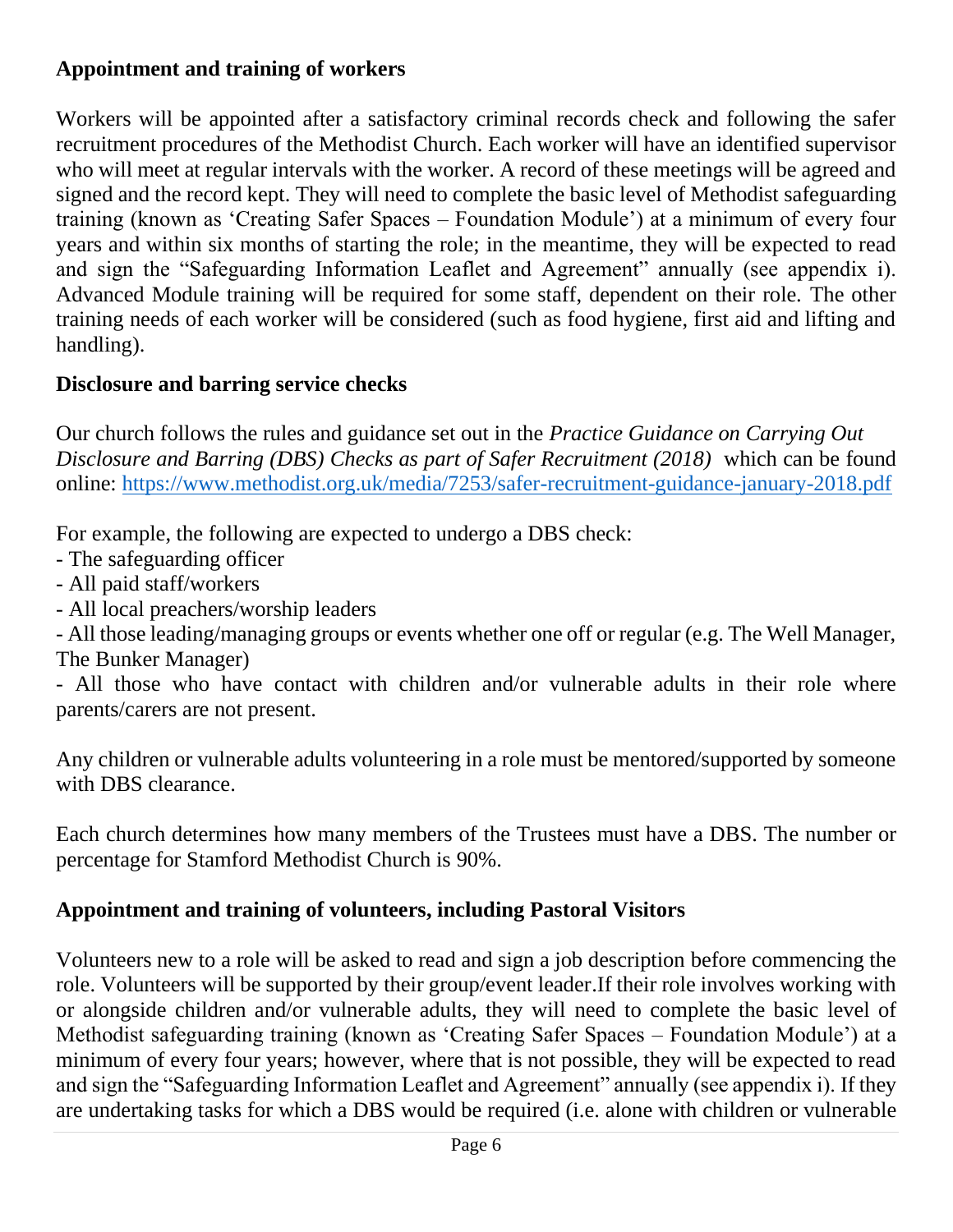adults), this will be undertaken prior to appointment/tasks undertaken.

### **Working with children, young people and adults - church groups and regular events**

Any volunteers supporting our church groups or events which involves works with or alongside children, young people and/or vulnerable adults will be expected to attend the basic level of Methodist safeguarding training (known as 'Creating Safer Spaces – Foundation Module') at a minimum of every four years; however, where that is not possible, they will be expected to read and sign the "Safeguarding Information Leaflet and Agreement" annually (see appendix i).

Attendance at alternative safeguarding training relevant to the role (for example, The Girls' Brigade facilitate their own safeguarding training for leaders) will mean volunteers do not have to attend church safeguarding training if they submit a copy of their certificate to the Church Safeguarding Officer. This will be made clear with a letter sent annually (see appendix ii for example letter) or via their risk assessment. Members of the church council (e.g. stewards), paid staff and local preachers will also be expected to attend the Advanced Module Training at least every four years, facilitated by the district.

Leaders of groups/events where children and/or vulnerable adults will be attending without their parents/carers, a DBS check will be undertaken beforehand. For regular volunteers who are not leading, a DBS is not mandatory, but is welcomed. Without DBS, volunteers cannot be left alone with children/vulnerable adults when supporting groups or events.

For all groups and/or events (whether regular or one-off) that involve children, vulnerable adults or the general public, will a Safety Plan will be required from its leader at least annually by the Church Safeguarding Officer. (See appendix ii)

#### **Lone Working - Volunteers**

For volunteers who are on the church premises, it is advised they are not alone in the building as this puts them at risk. Where this is unavoidable, volunteers should make their group/event leader aware of the situation and have access to a phone at all times.

For volunteers who are off premises and undertaking their role, such as Pastoral Visitors, it is advised that their group/event leader aware of the situation and have access to a phone at all times. Keep notes of any home visits should any questions arise in the future.

#### **Ecumenical events**

Where ecumenical events happen on church premises, safeguarding is the responsibility of this Church Council.

### **Events with church groups off the premises**

A Safety Plan (the Circuit's Risk Assessment template – see appendix ii) will be given to the Church Safeguarding Officer prior to the agreement for any event or off-site activity at least two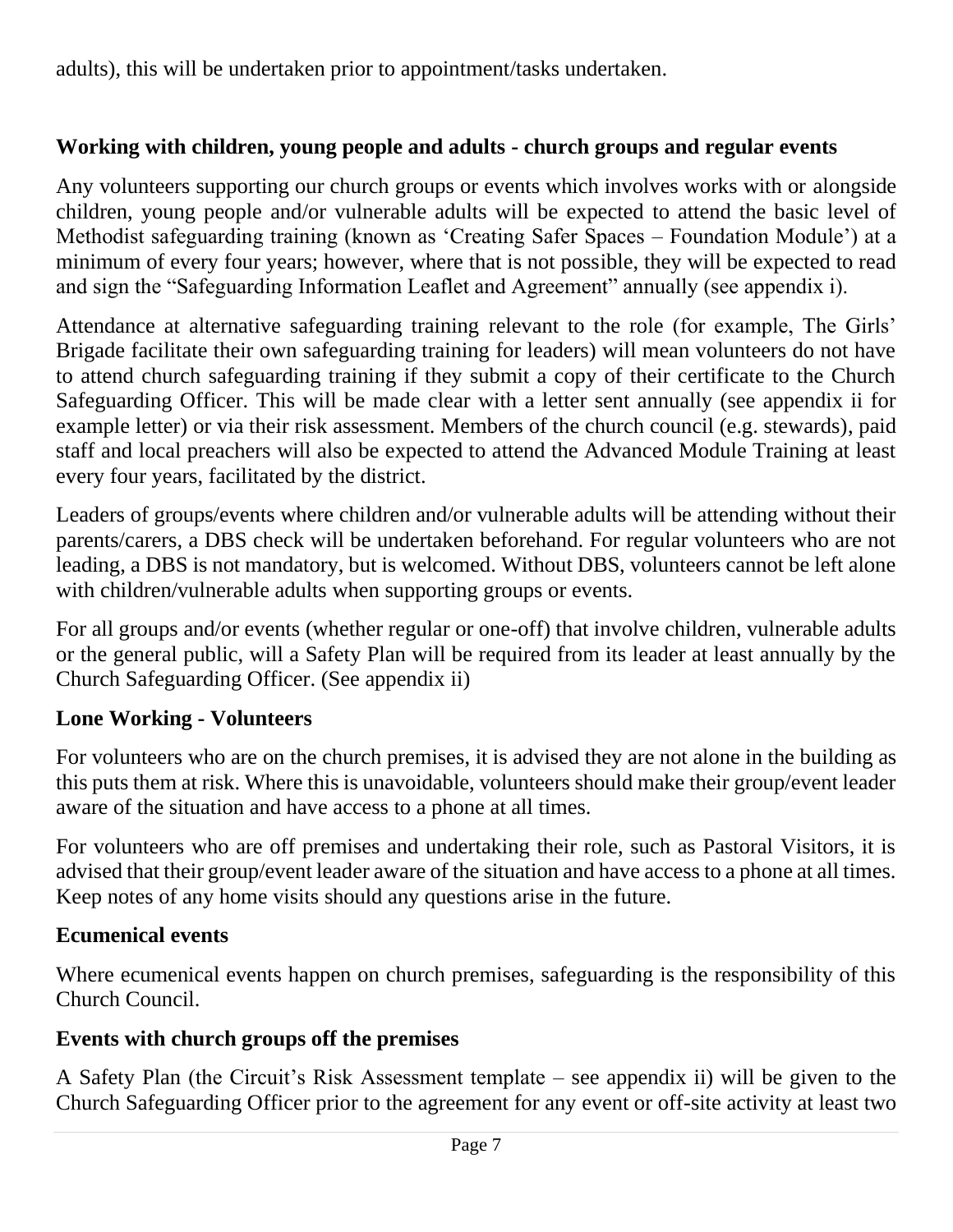weeks in advance, with notification also sent to the chair of the church council.

If the activity is unusual or considered to be high risk the Church Safeguarding Officer will contact the Circuit Safeguarding Officer in order that it can be ratified, or any queries raised.

### **Other groups on church premises**

Where the building is hired for outside regular use, the person signing the letting agreement [\(www.tmcp.org.uk/property/letting-property-and-third-party-use\)](http://www.tmcp.org.uk/property/letting-property-and-third-party-use) will be given a copy of the church safeguarding policy (with a signed agreement that it has been read and understood) on an annual basis to be able to continue use of the premises. The lettings secretary will consider the various users of the building in making lettings. All lettings will be notified to the Church Safeguarding Officer who will keep the records and take advice as appropriate from both the District Safeguarding Officer and Circuit Safeguarding Officer.

An example letter with signed agreement can be found in appendix iii.

### **Safeguarding procedures**

An information poster on how to report concerns to the Church Safeguarding Officer will be displayed throughout the church. It will also be shared directly with church groups and regular lettings groups. See appendix iv for the latest poster.

A flow diagram of how safeguarding concerns are handled in church will be displayed in the church vestries and shared with key church group leaders as necessary. See appendix v for the flow diagram.

### **Regular meetings**

To ensure that safeguarding matters are considered and remain a priority throughout the year, there will be a standing item named 'Safeguarding' on the agenda of all meetings for any group who regularly work with or for children, young people and vulnerable adults, including but not limited to:

- Property Committee
- Stewards
- Pastoral Visitors
- Church Council

## **Complaints procedure**

There is a formal complaints procedure within the Methodist Church, which allows concerns to be raised about actions or behaviour by a member or officer of the Church. In addition, employed staff will be subject to relevant contractual procedures. All complaints will be responded to with care, diligence and impartiality.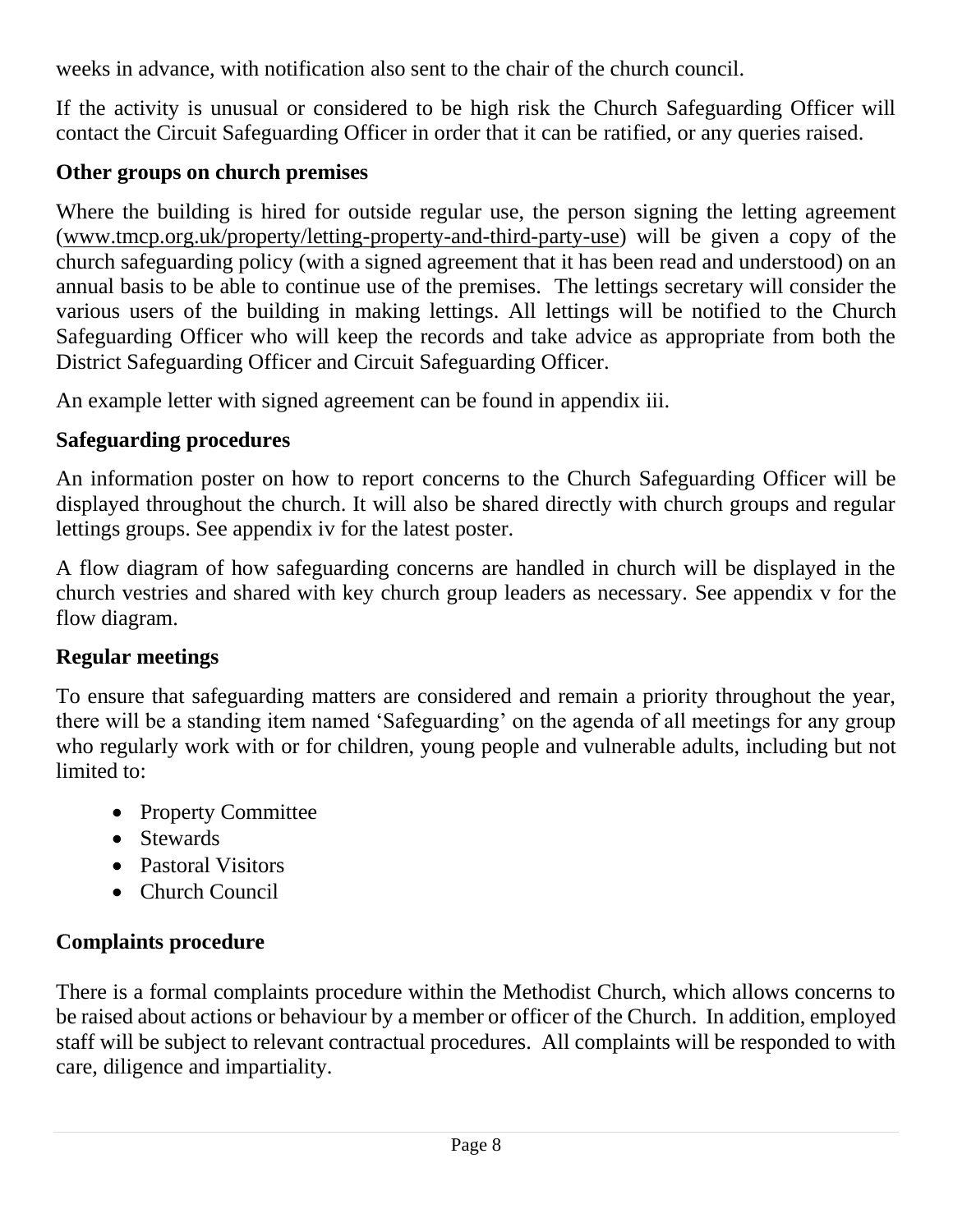A complaint should be addressed to the superintendent minister at Stamford Methodist Church, 11 Barn Hill, Stamford PE9 2AE or alternatively emailed or phoned using the following details:

- until 24<sup>th</sup> July 2022: Rev'd. Andy Fyall 01780 762282 or [andy.fyall@methodist.org.uk](mailto:andy.fyall@methodist.org.uk)
- from 25<sup>th</sup> July 2022 to 31<sup>st</sup> August 2022: Rev'd. Ruth Charlesworth 01778 422258 or [ruth.charlesworth@methodist.org.uk](mailto:ruth.charlesworth@methodist.org.uk)
- from 1<sup>st</sup> September 2022 onwards: Rev'd. Andrew Hollins 01780 762282 or [andrew.hollins@methodist.org.uk](mailto:andrew.hollins@methodist.org.uk)

If a complaint is made to another person it should also be copied in to the superintendent minister. Meetings will be arranged with the person making the complaint and, usually, the person against whom the complaint has been made, in an attempt to resolve it. More information can be found here:<https://www.methodist.org.uk/media/4216/candd-public-leaflet-0614.pdf>

If the complaint is against the superintendent, it should be sent to the District Chair, the Revd. Canon Helen D. Cameron at helen.cameron.d23@gmail.com or Bouverie Court, 6 The Lakes, Bedford Road, Northampton NN4 7YD.

#### **Policy review**

This policy will be reviewed annually by the Church Council. Next review date: 5<sup>th</sup> June 2023.

### **Key concepts and definitions**

- i) A child is anyone who has not yet reached their eighteenth birthday. The fact that a child has reached 16 years of age, is living independently or is in further education, a member of the armed forces, in hospital or in custody in the secure estate, does not change his/her status or entitlements to services or protection.
- ii) Vulnerable Adults: Any adult aged 18 or over who, due to disability, mental function, age or illness or traumatic circumstances, may not be able to take care or protect themselves.
- iii)Safeguarding and protecting children or vulnerable adults from maltreatment; preventing impairment of their health and ensuring safe and effective care.
- iv) Adult/child protection is a part of safeguarding and promoting welfare. This refers to the activity which is undertaken to protect children/specific adults who are suffering or are at risk of suffering significant harm, including neglect.
- v) Abuse and neglect may occur in a family, in a community and in an institution. It may be perpetrated by a person or persons known to the child or vulnerable adult or by strangers; by an adult or by a child. It may be an infliction of harm or a failure to prevent harm.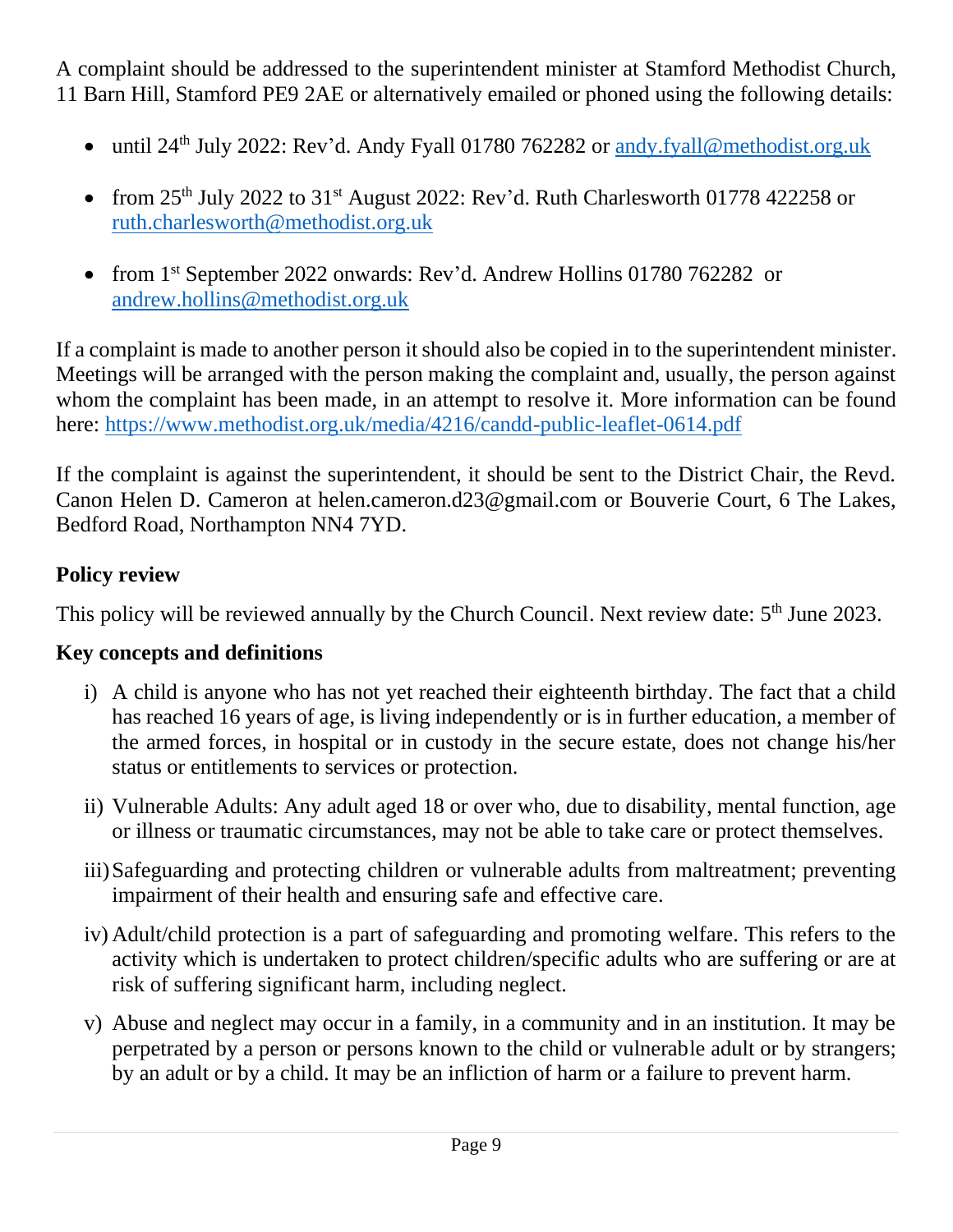#### **Appendices:**

- Appendix i: Safeguarding Information Leaflet and Agreement (pages 11-12)
- Appendix ii: Safety Plan Circuit Risk Assessment Template (pages 13-17)
- Appendix iii: Example annual letter to Lettings Groups (pages 18-19)
- Appendix iv: Safeguarding Concerns poster (page 20)
- Appendix v: Safeguarding procedure flow diagram (page 21)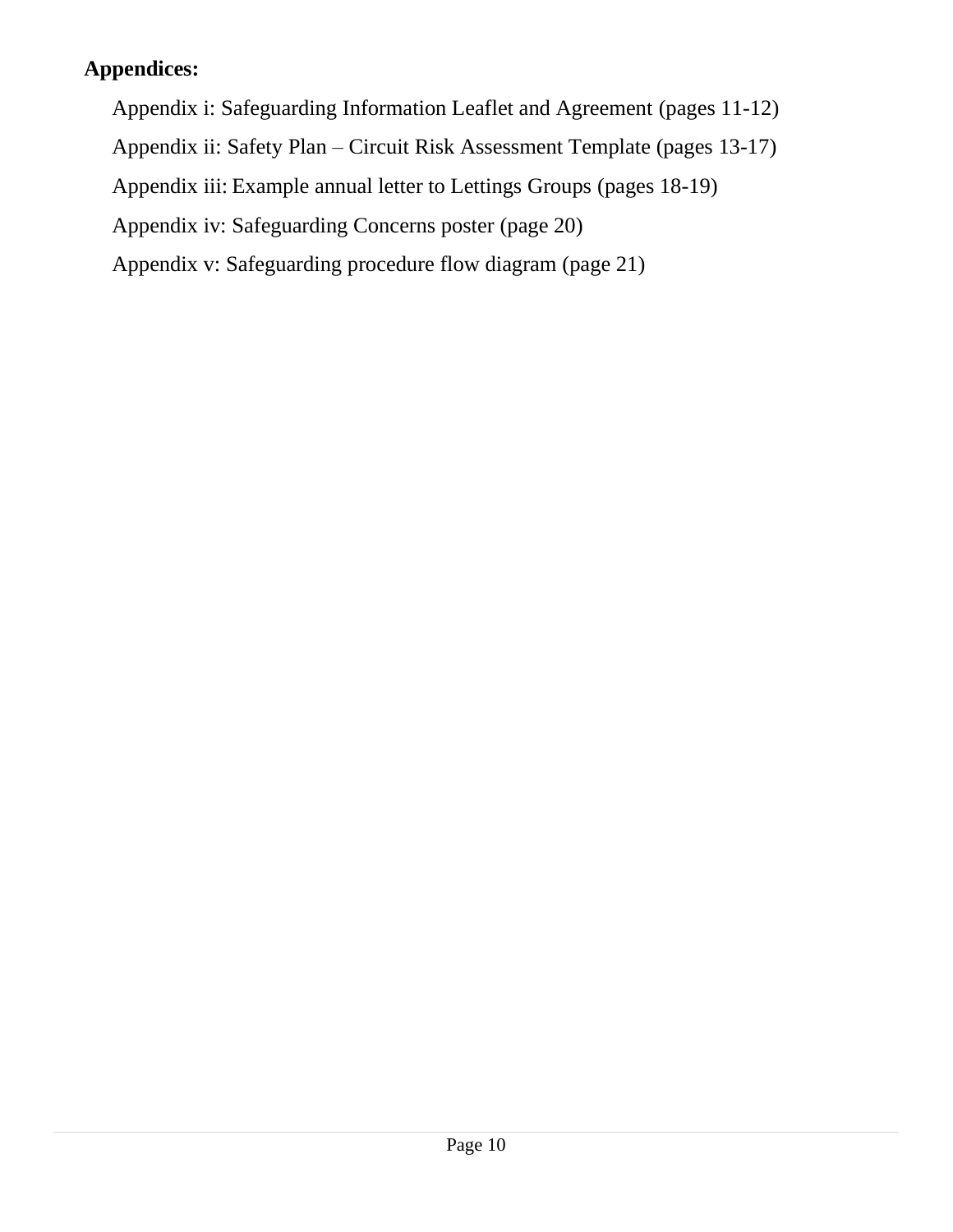#### Safer Premises, Procedures and People

It is the role of the church's Property Committee to ensure our church premises are as safe as possible, and group/event leaders to ensure the people and procedures keep volunteers and attendees safe too (with the support of the Safeguarding Officer). However everyone should be part of that responsibility, so when volunteering consider:

 Has the leader undertaken a Risk Assessment that you need to be aware of?

 Do you know the procedures in case of a fire or emergency?

 $\cdot$  Is the building and/or room secure as possible?

 $\cdot$  Is there anything unsafe about the building or equipment that you can solve now, or that needs reporting as soon as possible to the Property Committee?

 Do you know who is in the building/room at all times?

 Does your leader have the contact details for all those children, young people or vulnerable adults that are in your care, and knows their medical needs? Does your leader know about your medical needs (if applicable)?

• If you are visiting somewhere away from church such as someone's home, do you know how to keep yourself and others safe in that place?

We advise that you do not work alone at any time when on the premises for your own safety. Ensure you know who is in the building with you and have a phone with you where possible.

#### Be curious

Something you see … *does it look right?* Something you hear … *does it sound right?* Something that troubles you … *does it feel right?*



#### Reporting Safeguarding Concerns

Church Safeguarding Officer:<br> **Charlotte Davis** (2007976064410) *Charlotte Davis* ■ SMCSafequarding@gmail.com

Church Minister:

**i** Ryd. Andy Fyall 0 01780 762282 ■ andy.fyall@methodist.org.uk

Lincolnshire Children's Social Care: 01522 782 111 Lincolnshire Adults Social Care: 01522 782 155 When there is immediate risk of harm, call 999.

If you make a referral to social services or the emergency services, please inform our Church Safeguarding Officer or Minister as soon as possible.

[https://www.stamfordmethodistchurch.org.uk/volunte](https://www.stamfordmethodistchurch.org.uk/volunteer-roles) You can find more information by reading our Safeguarding Policy, which can be found online here: [er-roles](https://www.stamfordmethodistchurch.org.uk/volunteer-roles)

# **Safeguarding** Information Leaflet





**Stamford** Methodist Church

*Version: April 2022*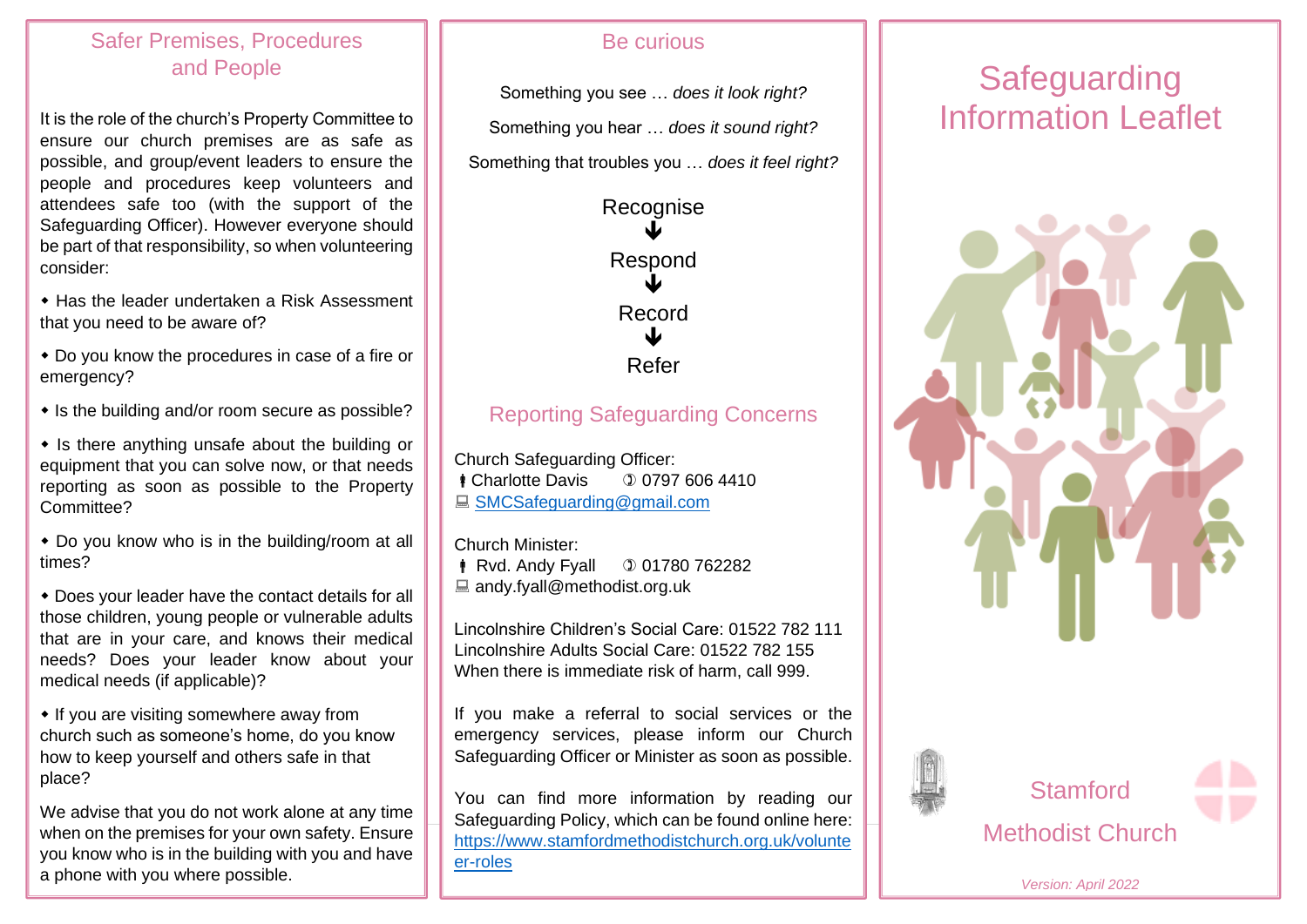## Safeguarding Agreement

We require all volunteers who may have contact with children, young people or vulnerable adults to either: read and sign the following agreement annually, or  $*$  attend regular safeguarding training.

#### Name:

Group(s), Role(s) and/or Event(s):

|  |  | e.g. Pastoral Visitor / Holiday Club / The Well |  |
|--|--|-------------------------------------------------|--|
|--|--|-------------------------------------------------|--|

Address:

Telephone:

#### *Please tick all that apply:*

| I have read and understood the               |
|----------------------------------------------|
| 'Safeguarding Information Leaflet'.          |
| I understand that safeguarding is            |
| everyone's responsibility.                   |
| I know who to report any safeguarding        |
| concerns to, and how, and how soon           |
| I give permission for the church's           |
| safeguarding officer to retain this form and |
| its data securely in accordance with         |
| safeguarding policy and GDPR policy.         |
|                                              |

Signed: Date:

Please complete this and return to your group/event leader, or directly to our Safeguarding Officer (Charlotte Davis, Stamford Methodist Church, Barn Hill, Stamford, Lincolnshire PE9 2AE).

### Safeguarding Information

Safeguarding is about the action the Church takes to promote a safer culture. Here at Stamford Methodist Church, we believe that safeguarding is *everyone's* responsibility, to:

- **p**rotect children, young people & vulnerable adults;
- **p**revent risks and dangers through good practice;
- **p**romote well-being and demonstrate God's love.

Churches are unique places as we welcome all from the general public to enter, which can make us vulnerable to those who may abuse our trust, and also because of the varied (and not always known) vulnerabilities of those who enter our building.

We want to ensure that both you and those who you work alongside are as safe as possible, which is why we ask all volunteers to read and sign this S*afeguarding Information Leaflet*, or to attend regular safeguarding training.

#### Safer Practice: Protecting Yourself & Others

When you support children, young people or vulnerable adults, consider how to keep both *you* and *them* safe. Times of risk include:

- Being alone with a child, young person or vulnerable adult;
- Administering first aid;
- Giving or receiving affection e.g. hugs;
- Providing intimate personal care e.g. toileting;
- When you are unclear about procedures/policy;
- When there is a poor safeguarding culture.

We advise that you avoid being alone with a child or vulnerable adult to avoid putting you or them at risk. That includes home visits and giving people a lift.

### Disclosures/Signs of Abuse

Our volunteers are the eyes and ears of the church; it is you who may spot signs of abuse which, if reported, could mean that child or adult is supported to be safer. You may have knowledge about a person that, together with what we and/or other services know, makes up a bigger picture. Even the smallest worry could be significant in exposing the abuse someone is experiencing.

Abuse can be in many forms, including but not limited to:

- physical financial/material
- $\bullet$  psychological  $\bullet$  domestic
- $\bullet$  neglect/self-neglect  $\bullet$  institutional
- sexual discriminatory
- $\bullet$  spiritual/ritual  $\bullet$  online abuse
- 
- modern slavery radicalisation
- child sex exploitation

When working alongside children or adults, they may feel safe enough to disclose to you that they have been a victim of abuse If this is the case, you need to:

- ◆ Stay calm;
- Do not promise confidentiality;
- Listen and be supportive;
- Avoid leading questions;
- Make use of open-ended questions e.g. **TED**: **t**ell me… **e**xplain… **d**escribe what happened;
- Tell them what you will do next;
- Record what was said straight away;
- Inform the Safeguarding Officer/Minister immediately;
- Seek support for yourself.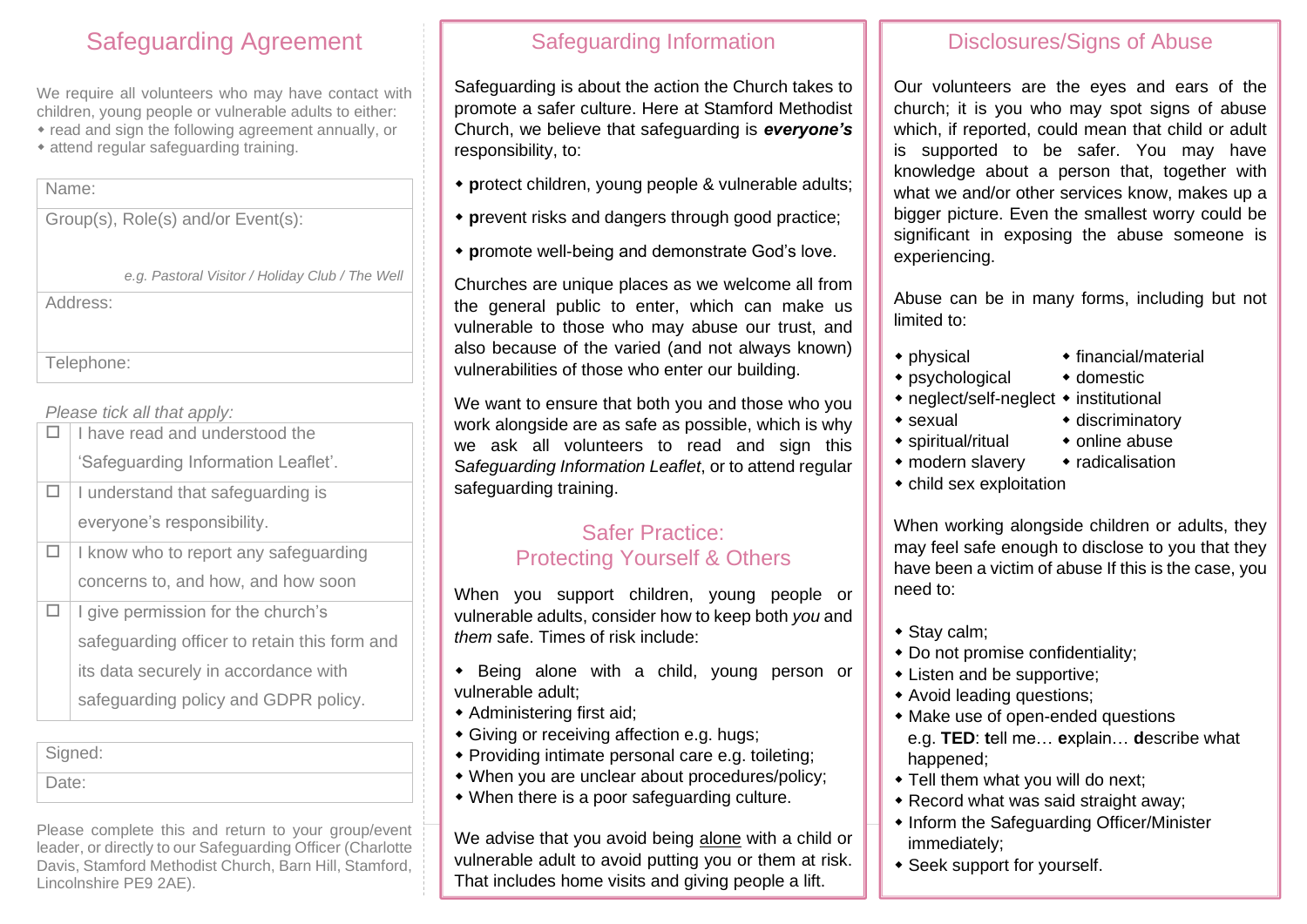





*A safety plan must be completed for every activity and group within the circuit, including regular and one-off events. For regular activities, a plan can be created and updated annually.* 

*This safety plan must be completed and returned to the church safeguarding officer at least 2 weeks before. Contact: [SMCSafeguarding@gmail.com](mailto:SMCSafeguarding@gmail.com) Any off-site activities must be completed and returned to the circuit safeguarding officer at least 4 weeks before.* 

| Church/Chapel:       | <b>Type:</b> $(\boxtimes$ check) | $\Box$ On-Site (Church) | □ Off-Site |
|----------------------|----------------------------------|-------------------------|------------|
| <b>Group/Event:</b>  | <b>Group/Event Leader/s:</b>     |                         |            |
| Location:            | <b>Leader Contact</b>            | Œ                       |            |
| Date/s:              | <b>Details:</b>                  |                         |            |
| Time/s:              |                                  |                         |            |
| <b>Activity/ies:</b> |                                  |                         |            |

| Attendees ( $\boxtimes$ check all that apply): |                                   |                                                     |                                          |  |  |  |  |  |
|------------------------------------------------|-----------------------------------|-----------------------------------------------------|------------------------------------------|--|--|--|--|--|
| □ Church/Circuit Members                       | □ Wider Community/General Public  | $\Box$ Circuit Employee/s e.g. Minister             | □ Invited Guest/s e.g Speaker/s          |  |  |  |  |  |
| $\vert$ $\Box$ Children with Parents/Carers    | □ Children without Parents/Carers | □ Vulnerable Adults                                 | $\Box$ People with a Disability or Frail |  |  |  |  |  |
| <b>Expected # of Attendees:</b>                |                                   | The venue can safely host this number of attendees: | yes/no                                   |  |  |  |  |  |

| For support in planning large events, go to: https://www.methodist.org.uk/media/3982/organising-events-guidance-pack-large.pdf |  |                                                                             |  |
|--------------------------------------------------------------------------------------------------------------------------------|--|-----------------------------------------------------------------------------|--|
| NSPCC recommended adult:child ratios: 0 - 2 years – 1:3                                                                        |  | 2 - 3 years – 1:4 4 - 8 years – 1:6 9 - 12 years – 1:8 13 - 18 years – 1:10 |  |

#### **Contingency Plans**

If at any time you have a worry or concern about a child, a young person, or a vulnerable adult who attends the group, event, church or uses the premises, report your concerns as soon as possible to one of our trained safeguarding officers:

Church: Charlotte Davis [SMCSafeguarding@gmail.com](mailto:SMCSafeguarding@gmail.com) 0797 606 4410

Minister: Rev. Andy Fyall [andy.fyall@methodist.org.uk](mailto:andy.fyall@methodist.org.uk) 01780 762282 / Rev. Andrew Hollins [andrew.hollins@methodist.org.uk](mailto:andrew.hollins@methodist.org.uk) 01780 762282

If you have an immediate concern for someone's safety and/or welfare and you are unable to reach one of our safeguarding leads, please call:

01522 782 111 (Lincolnshire Children's Social Care) or 01522 782 155 (Lincolnshire Adults Social Care)

01572758407 (Rutland Children's Social Care) or 01572 758 341 (Rutland Adults' Social Care)

You can read our church's safeguarding policy online:<https://www.stamfordmethodistchurch.org.uk/volunteer-roles>

| Completed by: | Date: | Officer<br><b>Jardino</b> | Received:<br>υd |  |
|---------------|-------|---------------------------|-----------------|--|
| Notes:        |       |                           |                 |  |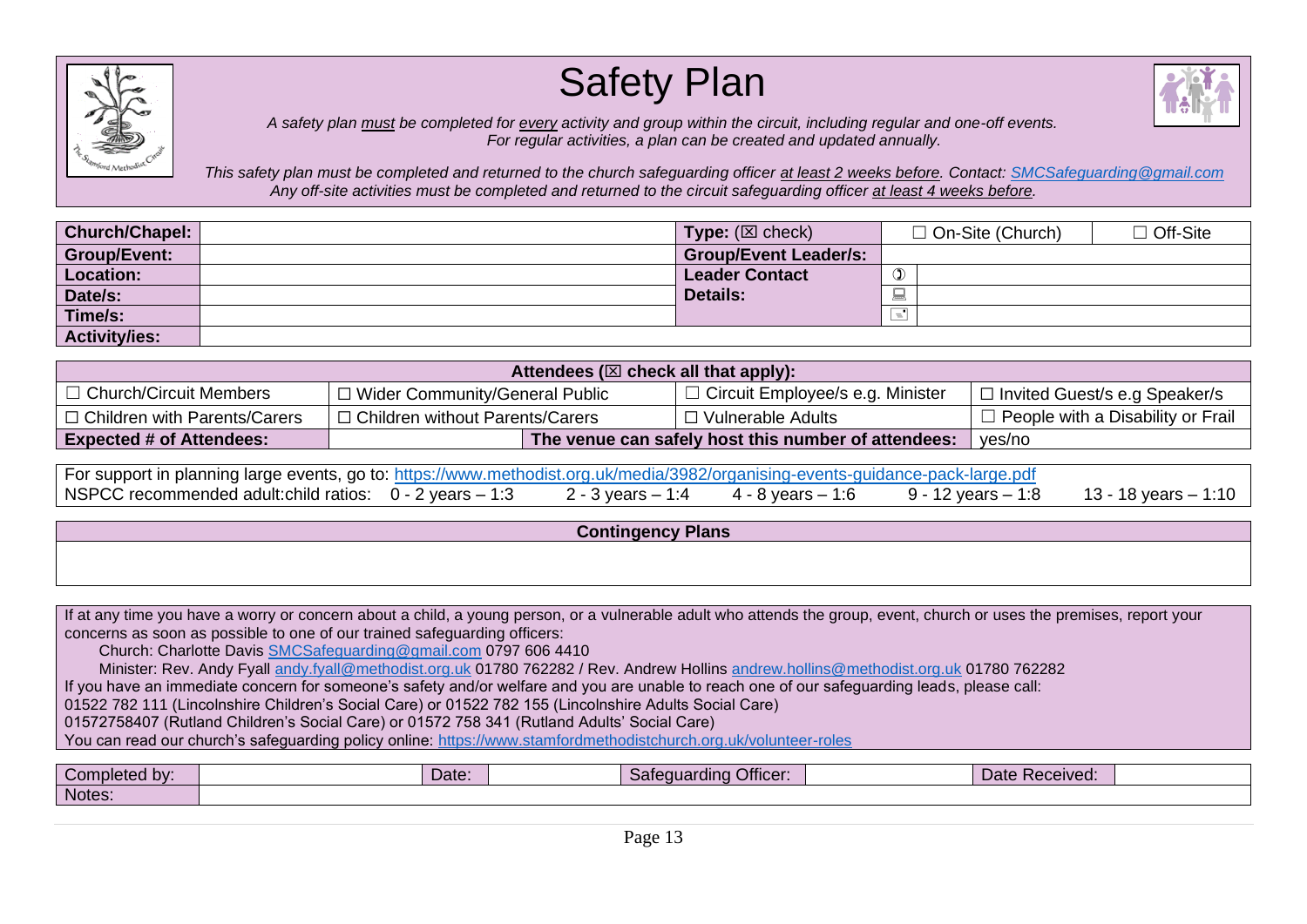|                                      | <b>Element</b>                                                       | <b>Risks</b>                                                       | Likelihood                                                                      | Harm                                                                                                         | <b>Overall</b><br><b>Score</b>                                                          | <b>Prevention</b>                                                 | <b>Person</b><br><b>Responsible</b>                                                                       | Person/s to<br><b>Action</b>                                                                 | When                                      |                         |
|--------------------------------------|----------------------------------------------------------------------|--------------------------------------------------------------------|---------------------------------------------------------------------------------|--------------------------------------------------------------------------------------------------------------|-----------------------------------------------------------------------------------------|-------------------------------------------------------------------|-----------------------------------------------------------------------------------------------------------|----------------------------------------------------------------------------------------------|-------------------------------------------|-------------------------|
| Area                                 | Specific Element of the<br>Group or Event<br>e.g. serving tea/coffee | What could be<br>unsafe?<br>Are there any<br>potential<br>hazards? | 5=Certain<br>4=Probable<br>3=Possible<br>$2 = Not$<br>impossible<br>$1 =$ Never | (physical &<br>psychological)<br>$5 =$ Life-<br>threatening<br>4=Serious<br>3=Harm<br>2=Minimal<br>1=No harm | Likelihood<br>x Harm<br>Scores of 9+<br>requires<br>permission of<br>SO and<br>minister | What actions would<br>reduce the likelihood<br>of this happening? | Who is the lead<br>person to ensure<br>this action is<br>planned for,<br>communicated and<br>implemented? | Which people<br>need to be aware<br>of this and<br>support/ action<br>the<br>implementation? | Communicated<br>to volunteers by<br>when? | Implemented by<br>when? |
| Location, venue, building or room    |                                                                      |                                                                    |                                                                                 |                                                                                                              |                                                                                         |                                                                   |                                                                                                           |                                                                                              |                                           |                         |
| equipment<br><b>Activities &amp;</b> |                                                                      |                                                                    |                                                                                 |                                                                                                              |                                                                                         |                                                                   |                                                                                                           |                                                                                              |                                           |                         |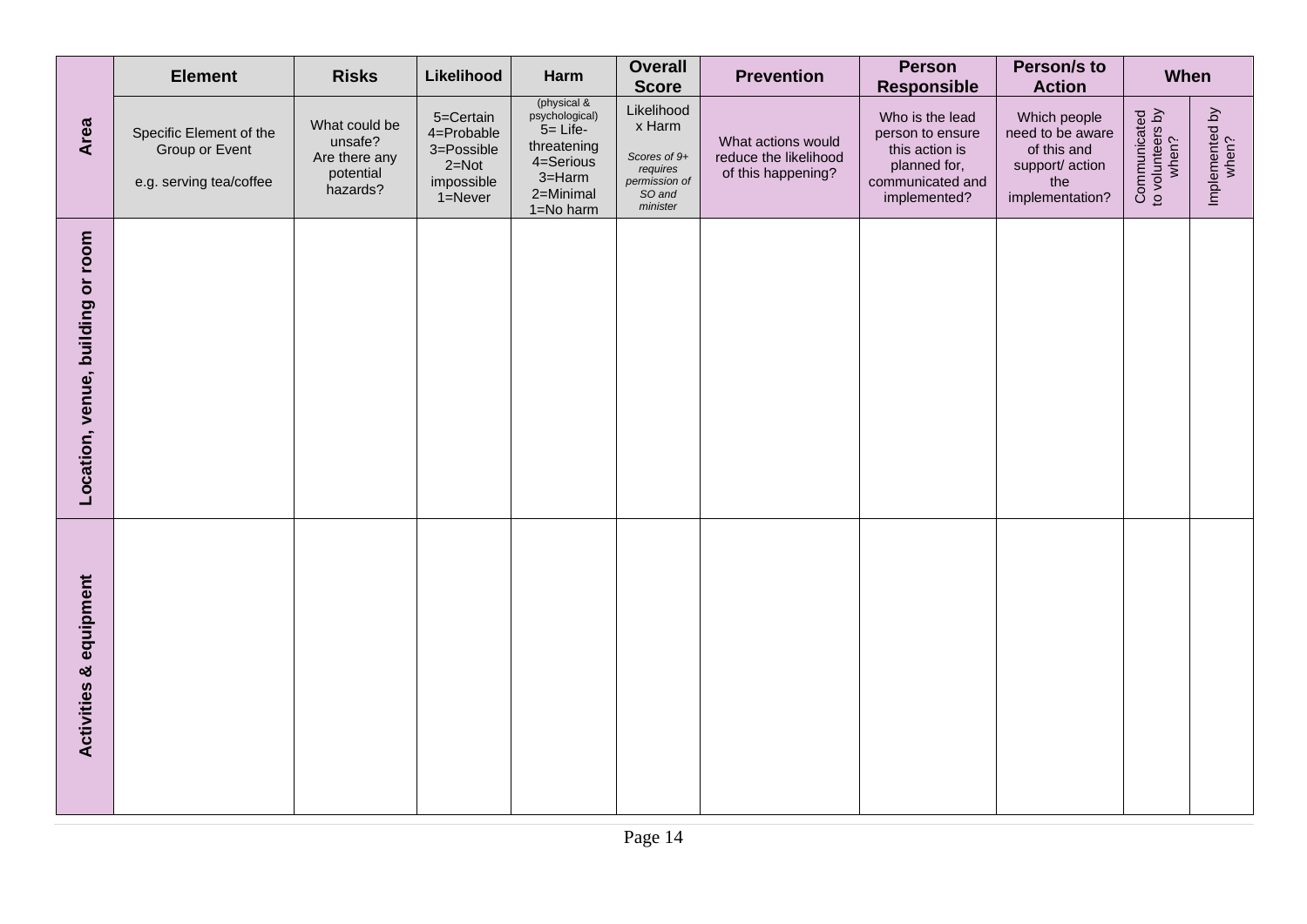|               | <b>Element</b>                                                       | <b>Risks</b>                                                       | Likelihood                                                                      | Harm                                                                                                             | <b>Overall</b><br><b>Score</b>                                                          | <b>Prevention</b>                                                 | <b>Person</b><br><b>Responsible</b>                                                                       | Person/s to<br><b>Action</b>                                                                 | When                                      |                         |
|---------------|----------------------------------------------------------------------|--------------------------------------------------------------------|---------------------------------------------------------------------------------|------------------------------------------------------------------------------------------------------------------|-----------------------------------------------------------------------------------------|-------------------------------------------------------------------|-----------------------------------------------------------------------------------------------------------|----------------------------------------------------------------------------------------------|-------------------------------------------|-------------------------|
| Area          | Specific Element of the<br>Group or Event<br>e.g. serving tea/coffee | What could be<br>unsafe?<br>Are there any<br>potential<br>hazards? | 5=Certain<br>4=Probable<br>3=Possible<br>$2 = Not$<br>impossible<br>$1 =$ Never | (physical &<br>psychological)<br>$5 =$ Life-<br>threatening<br>4=Serious<br>$3 =$ Harm<br>2=Minimal<br>1=No harm | Likelihood<br>x Harm<br>Scores of 9+<br>requires<br>permission of<br>SO and<br>minister | What actions would<br>reduce the likelihood<br>of this happening? | Who is the lead<br>person to ensure<br>this action is<br>planned for,<br>communicated and<br>implemented? | Which people<br>need to be<br>aware of this<br>and support/<br>action the<br>implementation? | Communicated<br>to volunteers by<br>when? | Implemented by<br>when? |
| Volunteers    |                                                                      |                                                                    |                                                                                 |                                                                                                                  |                                                                                         |                                                                   |                                                                                                           |                                                                                              |                                           |                         |
| All attendees |                                                                      |                                                                    |                                                                                 |                                                                                                                  |                                                                                         |                                                                   |                                                                                                           |                                                                                              |                                           |                         |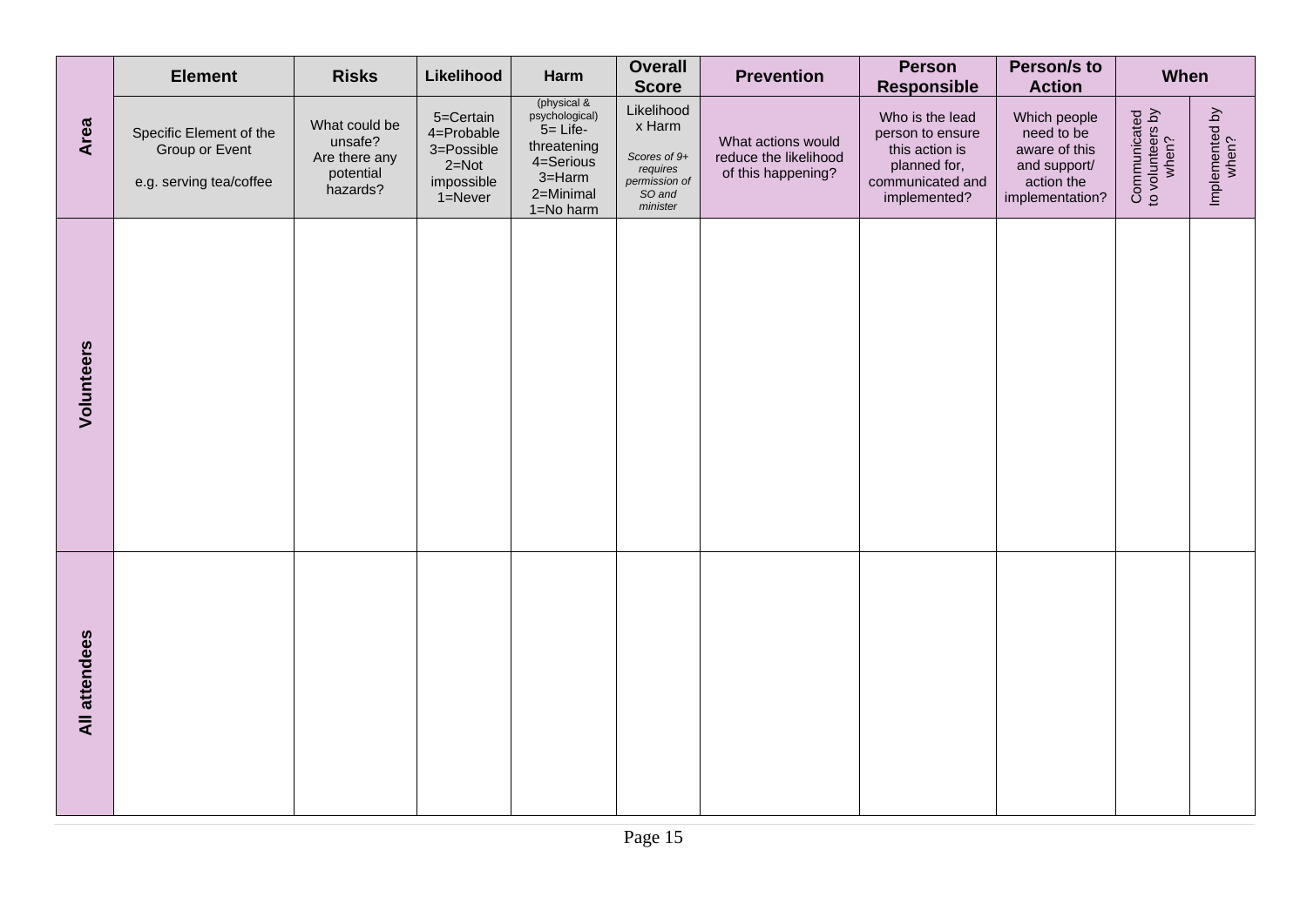|                                            | <b>Element</b>                                                       | <b>Risks</b>                                                       | Likelihood                                                                      | Harm                                                                                                         | <b>Overall</b><br><b>Score</b>                                                          | <b>Prevention</b>                                                 | <b>Person</b><br><b>Responsible</b>                                                                       | Person/s to<br><b>Action</b>                                                                 | When                             |                         |
|--------------------------------------------|----------------------------------------------------------------------|--------------------------------------------------------------------|---------------------------------------------------------------------------------|--------------------------------------------------------------------------------------------------------------|-----------------------------------------------------------------------------------------|-------------------------------------------------------------------|-----------------------------------------------------------------------------------------------------------|----------------------------------------------------------------------------------------------|----------------------------------|-------------------------|
| Area                                       | Specific Element of the<br>Group or Event<br>e.g. serving tea/coffee | What could be<br>unsafe?<br>Are there any<br>potential<br>hazards? | 5=Certain<br>4=Probable<br>3=Possible<br>$2 = Not$<br>impossible<br>$1 =$ Never | (physical &<br>psychological)<br>$5 =$ Life-<br>threatening<br>4=Serious<br>3=Harm<br>2=Minimal<br>1=No harm | Likelihood<br>x Harm<br>Scores of 9+<br>requires<br>permission of<br>SO and<br>minister | What actions would<br>reduce the likelihood<br>of this happening? | Who is the lead<br>person to ensure<br>this action is<br>planned for,<br>communicated and<br>implemented? | Which people<br>need to be<br>aware of this<br>and support/<br>action the<br>implementation? | Communicated to<br>volunteers by | Implemented by<br>when? |
| Children/vulnerable adults<br>specifically |                                                                      |                                                                    |                                                                                 |                                                                                                              |                                                                                         |                                                                   |                                                                                                           |                                                                                              |                                  |                         |
| Medical/first aid/disabilities             |                                                                      |                                                                    |                                                                                 |                                                                                                              |                                                                                         |                                                                   |                                                                                                           |                                                                                              |                                  |                         |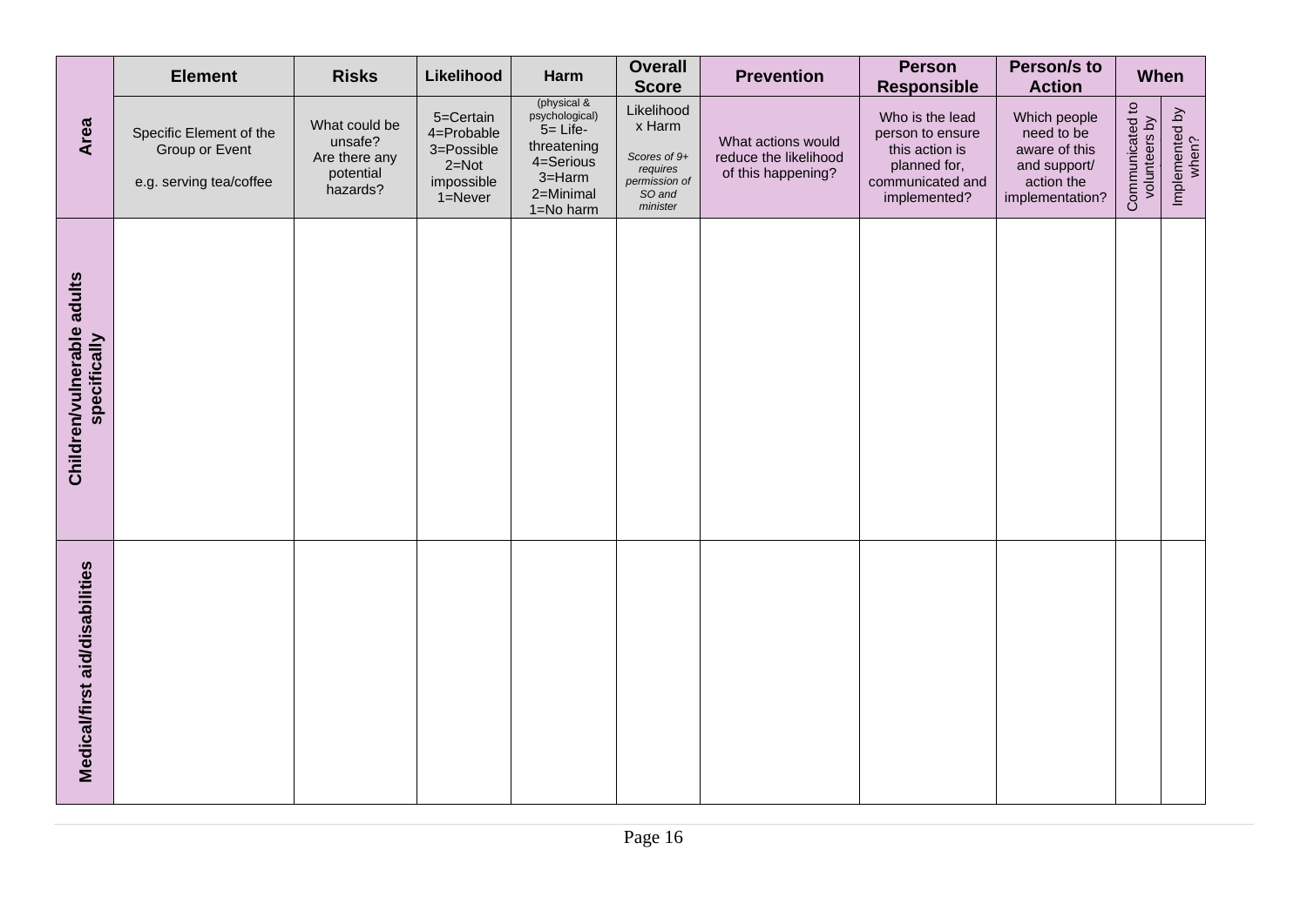| <b>List of Volunteers</b><br>(past 12 months and current if for a regular group/event)<br>Please complete all columns that apply |                                                                                                             |                                                                                                                                     |                                                                                                          |                                                                                                                 |  |  |  |  |  |
|----------------------------------------------------------------------------------------------------------------------------------|-------------------------------------------------------------------------------------------------------------|-------------------------------------------------------------------------------------------------------------------------------------|----------------------------------------------------------------------------------------------------------|-----------------------------------------------------------------------------------------------------------------|--|--|--|--|--|
| <b>Name</b>                                                                                                                      | ✓<br>Attended<br>Foundation<br>safeguarding<br>training and/or<br>Advanced<br>Module in the<br>last 4 years | If no training,<br>have they read &<br>signed<br>'Safeguarding<br>Information<br>Leaflet and<br>Agreement'?<br>Submit signed copies | Has current DBS<br>check<br><b>Check with Minister</b><br>or<br>church safeguarding<br>officer if unsure | $\checkmark$<br>I have their<br>contact details<br>including<br>address should a<br>safeguarding<br>issue arise |  |  |  |  |  |
|                                                                                                                                  |                                                                                                             |                                                                                                                                     |                                                                                                          |                                                                                                                 |  |  |  |  |  |
|                                                                                                                                  |                                                                                                             |                                                                                                                                     |                                                                                                          |                                                                                                                 |  |  |  |  |  |
|                                                                                                                                  |                                                                                                             |                                                                                                                                     |                                                                                                          |                                                                                                                 |  |  |  |  |  |
|                                                                                                                                  |                                                                                                             |                                                                                                                                     |                                                                                                          |                                                                                                                 |  |  |  |  |  |
|                                                                                                                                  |                                                                                                             |                                                                                                                                     |                                                                                                          |                                                                                                                 |  |  |  |  |  |
|                                                                                                                                  |                                                                                                             |                                                                                                                                     |                                                                                                          |                                                                                                                 |  |  |  |  |  |
|                                                                                                                                  |                                                                                                             |                                                                                                                                     |                                                                                                          |                                                                                                                 |  |  |  |  |  |
|                                                                                                                                  |                                                                                                             |                                                                                                                                     |                                                                                                          |                                                                                                                 |  |  |  |  |  |
|                                                                                                                                  |                                                                                                             |                                                                                                                                     |                                                                                                          |                                                                                                                 |  |  |  |  |  |
|                                                                                                                                  |                                                                                                             |                                                                                                                                     |                                                                                                          |                                                                                                                 |  |  |  |  |  |
|                                                                                                                                  |                                                                                                             |                                                                                                                                     |                                                                                                          |                                                                                                                 |  |  |  |  |  |
|                                                                                                                                  |                                                                                                             |                                                                                                                                     |                                                                                                          |                                                                                                                 |  |  |  |  |  |
|                                                                                                                                  |                                                                                                             |                                                                                                                                     |                                                                                                          |                                                                                                                 |  |  |  |  |  |
|                                                                                                                                  |                                                                                                             |                                                                                                                                     |                                                                                                          |                                                                                                                 |  |  |  |  |  |
|                                                                                                                                  |                                                                                                             |                                                                                                                                     |                                                                                                          |                                                                                                                 |  |  |  |  |  |
|                                                                                                                                  |                                                                                                             |                                                                                                                                     |                                                                                                          |                                                                                                                 |  |  |  |  |  |
|                                                                                                                                  |                                                                                                             |                                                                                                                                     |                                                                                                          |                                                                                                                 |  |  |  |  |  |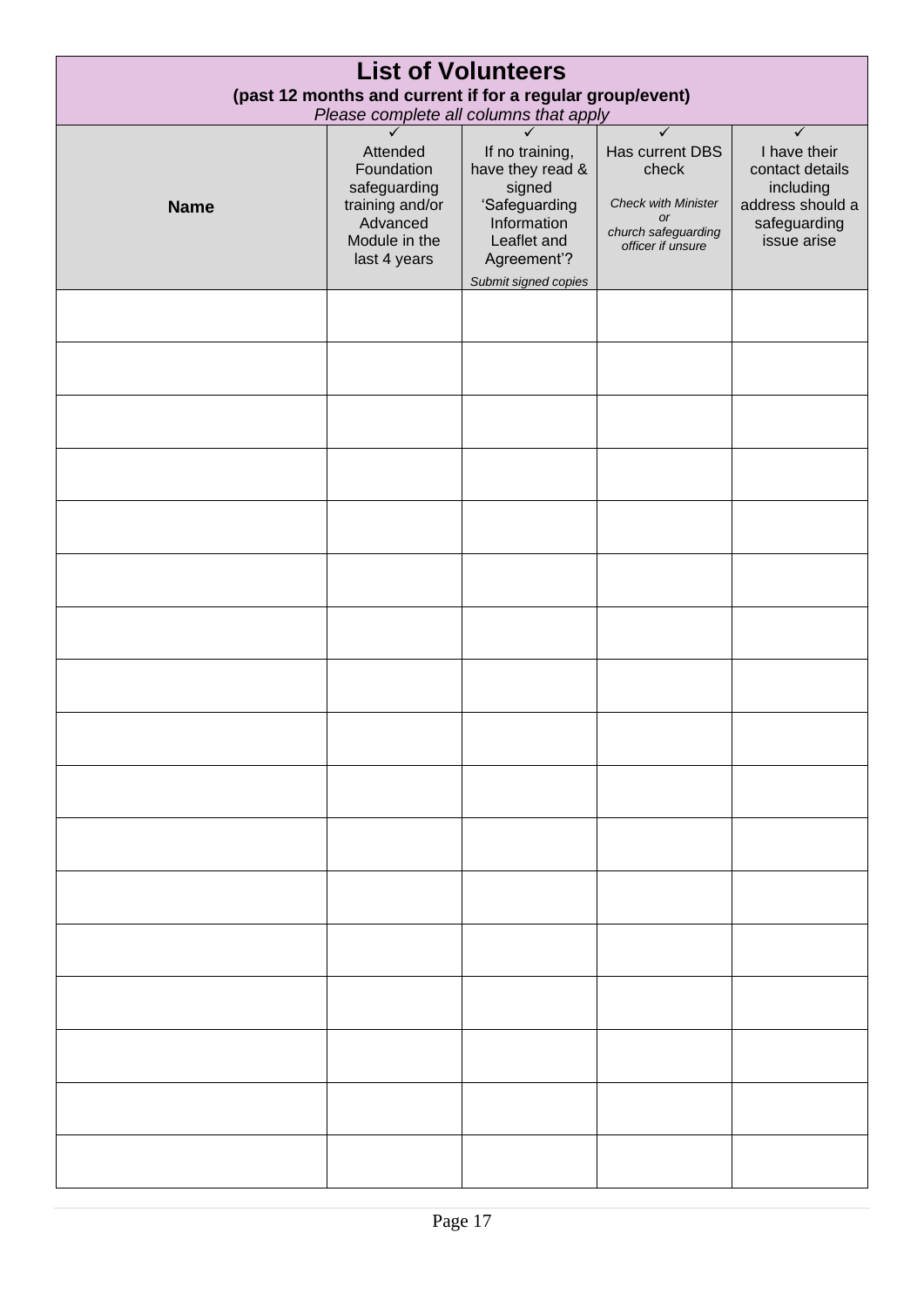

Date: …………………………

Dear ……………………………..

*Enclosed: Safeguarding Annual Agreement for Lettings/Premises Users*

I am writing in my capacity as Church Safeguarding Officer to ensure that all who use our premises are aware of how to keep children, young people and vulnerable adults as safe as possible. I am aware that many of our church premises groups have robust safeguarding procedures in place, and I thank you if this is the case.

It is my duty to ensure that our groups are as informed as possible in terms of how to safeguard, and also how to report issues should there be any concerns. As a result, I will be asking you as the leader of a group to read our church safeguarding policy and sign the enclosed agreement for our records. Please return the attached agreement by ……………………………………………….. to continue using our premises for the forthcoming 12 months. Our church safeguarding policy can be viewed here: [www.stamfordmethodistchurch.org.uk/volunteer-roles](http://www.stamfordmethodistchurch.org.uk/volunteer-roles)

I do hope you find the documents useful. Please note that as a church we offer basic safeguarding training to anyone who would find it beneficial; should you be interested in the training for you or any of your leaders or volunteers, feel free to get in touch using the contact details below or the agreement attached.

Yours sincerely,

CADans

Charlotte Davis Church Safeguarding Officer Stamford Methodist Church

**Stamford Methodist Church** 11 Barn Hill, Stamford, Lincolnshire PE9 2AE **Church Safeguarding Officer:**  $\bullet$  Charlotte Davis  $\circ$  0797 606 4410  $\Box$  SMCsafeguarding@gmail.com

#### **Bookings/Lettings:**

**Rowan Scholtz** 0 07855 761236  $\Box$  stamfordmethodistbookings@gmail.com

#### **Church Minister:**

 $\uparrow$  Rvd. Andy Fyall  $\circ$  01780 762282  $\Box$  andy.fyall@methodist.org.uk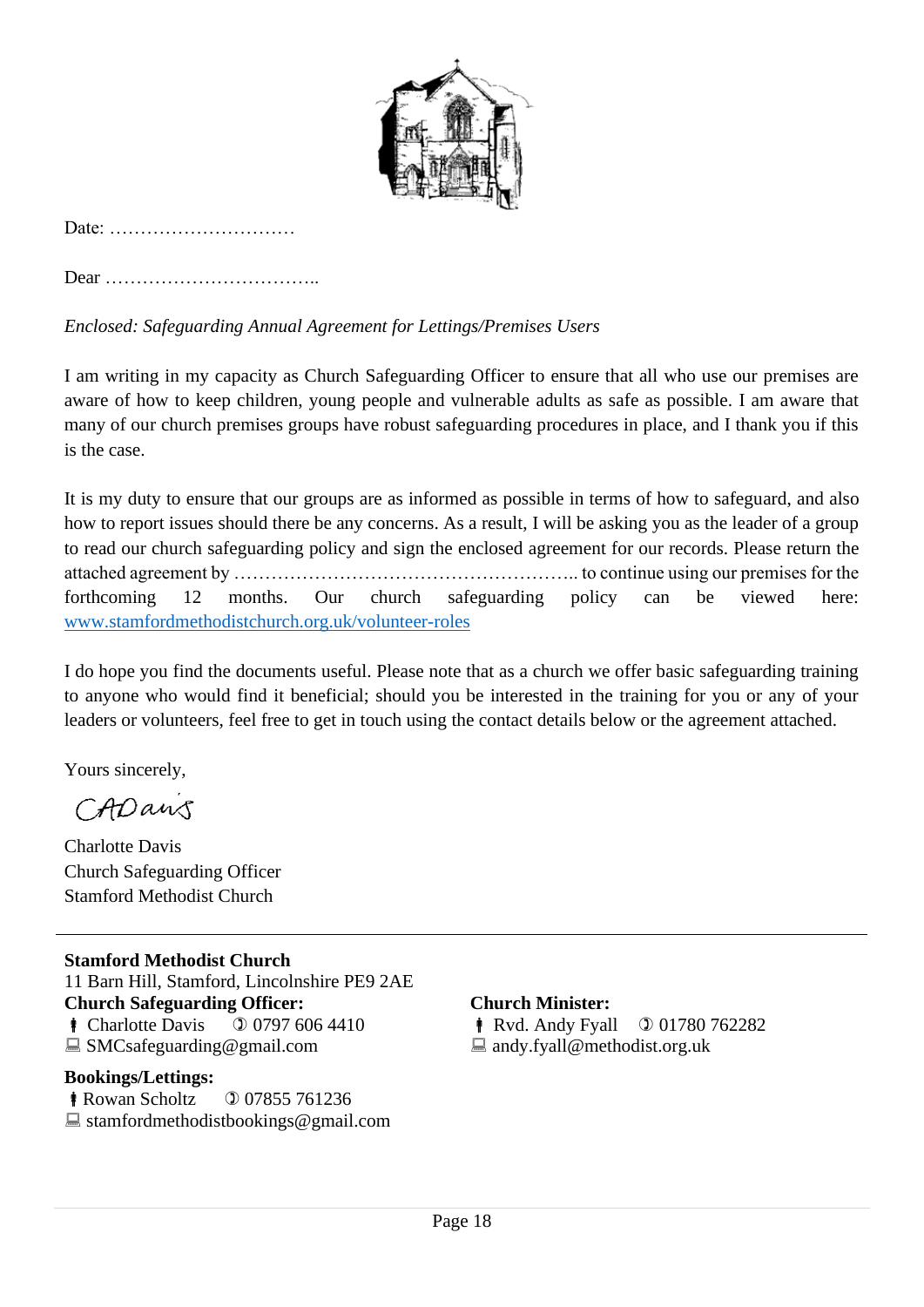## **Stamford Methodist Church** Safeguarding Annual Agreement for Lettings/Premises Users



*As part of our lettings agreement, we now require that the leader of any groups who hire or use our church premises have a good understanding of our safeguarding policy and procedures.*

*Please complete and return this form to either our bookings/lettings secretary or church safeguarding officer.*

Please tick all the following to be able to use our church premises:

- $\Box$  I have read and understood the church's latest Safeguarding Policy.
- $\Box$  I will ensure that all leaders and/or volunteers of my group will be made aware of their responsibilities with regards to safeguarding children, young people and vulnerable adults,

| De vou hous e pontre en nonnans shout-                                                                                                                                                                                                                                         |
|--------------------------------------------------------------------------------------------------------------------------------------------------------------------------------------------------------------------------------------------------------------------------------|
| <b>CARDON</b>                                                                                                                                                                                                                                                                  |
| <b>CONTRACTOR</b>                                                                                                                                                                                                                                                              |
| Localization of dr                                                                                                                                                                                                                                                             |
| who other to this charm has case the condition?                                                                                                                                                                                                                                |
|                                                                                                                                                                                                                                                                                |
| Please count and consistence experts on academy<br>So one of our finance extensions company.                                                                                                                                                                                   |
| <b><i>STERN STERNINGS</i></b><br>A MACHINERY WAS A CONTRACTOR FOR OUR                                                                                                                                                                                                          |
|                                                                                                                                                                                                                                                                                |
| <b>COUNTER OF REALIST COURS STUDIES VANDALISM CATTACTS</b><br>processes and in the test and it are selected the looks of the con-<br><b>MARY RECEIVED AND ARRESTS AND RESIDENCE</b><br>--------------<br>The university of short's collected to color in the<br>Mich. How they |

including drawing their attention to the poster of how to report a concern.

- $\Box$  I understand that safeguarding is everyone's responsibility.
- $\Box$  I know how to report a safeguarding concern.
- $\Box$  I will report any safeguarding concerns immediately to the necessary people or agency.

Please tick and complete any of the following, *if* they apply:

- Our group/event has its own safeguarding policy/procedures *(please attach if able).*
- $\Box$  Our group/event has relevant insurance for our activity/activities
- $\Box$  I would like to make use of the church's 'Safeguarding Information Leaflet and Agreement' (which is in the appendices of the safeguarding policy) for all my leaders/volunteers and would like copies sent to me via email/hand/post *(please circle).*
- $\Box$  I, and/or leaders/volunteers within my group, have up-to-date safeguarding training and/or DBS through other providers.

 $\Box$  I am interested in the church's safeguarding training and would like to hear more.

Personal/Group Information

Leader Name:

Group(s) or Event(s):

*e.g. Stamford Bird Enthusiasts Group*

Typical Days/Dates/Times of Premises Use:

*e.g. Third Monday of the month 7-9pm*

Signature: Date:

*Thank you for taking the time to read our safeguarding documents and completing this agreement.*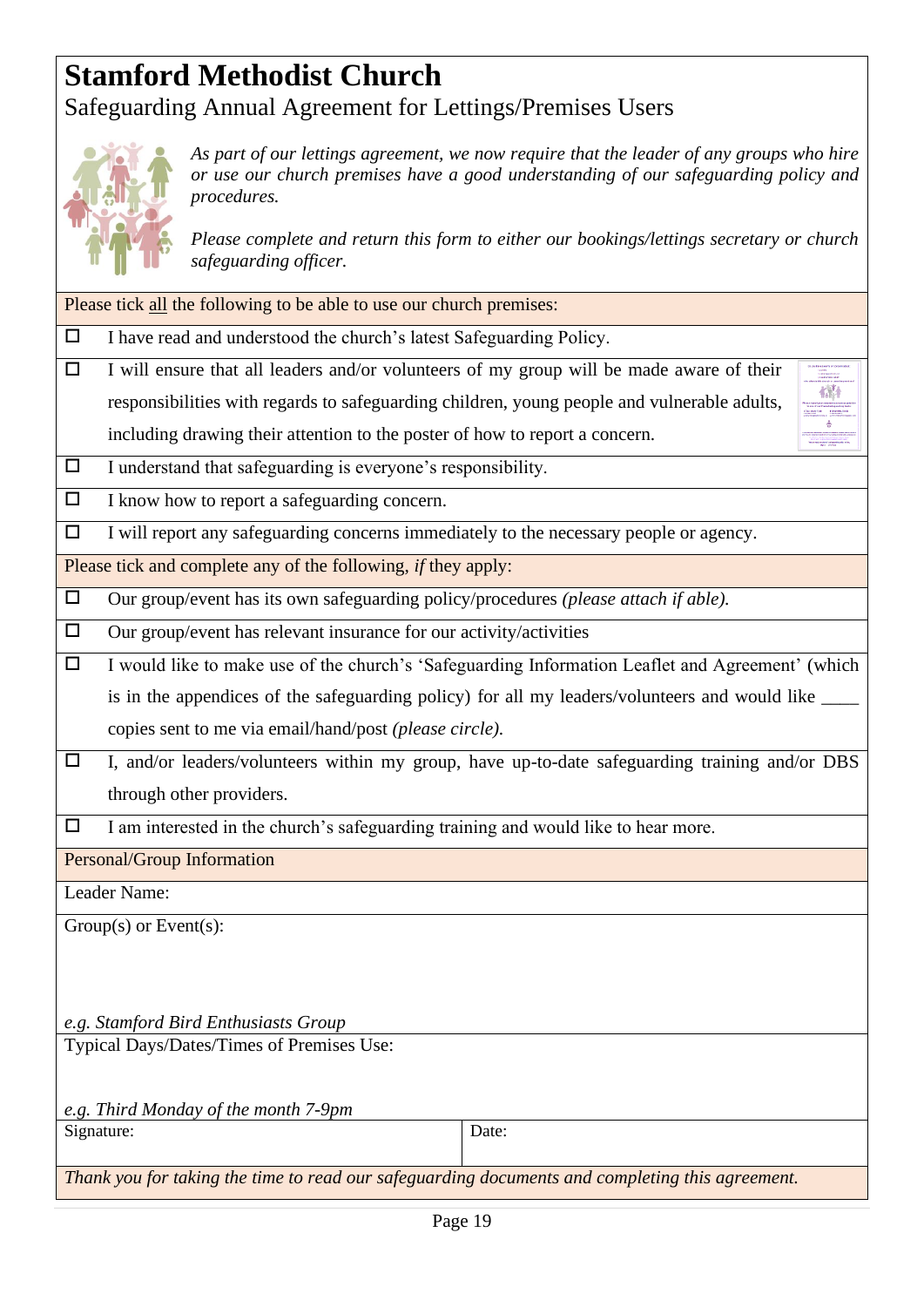## **Do you have a worry or concern about:**

# **a child**

**a young person, or**

**a vulnerable adult**

**who attends this church or uses the premises?**



# **Please report your concerns as soon as possible to one of our trained safeguarding officers:**

*Rev. Andy Fyall* 

 **01780 762282 andy.fyall@methodist.org.uk**

# **Charlotte Davis**

- **07976 064410**
- **SMCsafeguarding@gmail.com**



**If you have an immediate concern for someone's safety and/or welfare and you are unable to reach one of our safeguarding leads, please call:** 

> **01522 782 111 (Lincolnshire Children's Social Care) 01522 782 155 (Lincolnshire Adults Social Care)**

**You can read our church's safeguarding policy online:**

Page 20 **https://www.stamfordmethodistchurch.org.uk/volunteer-roles**